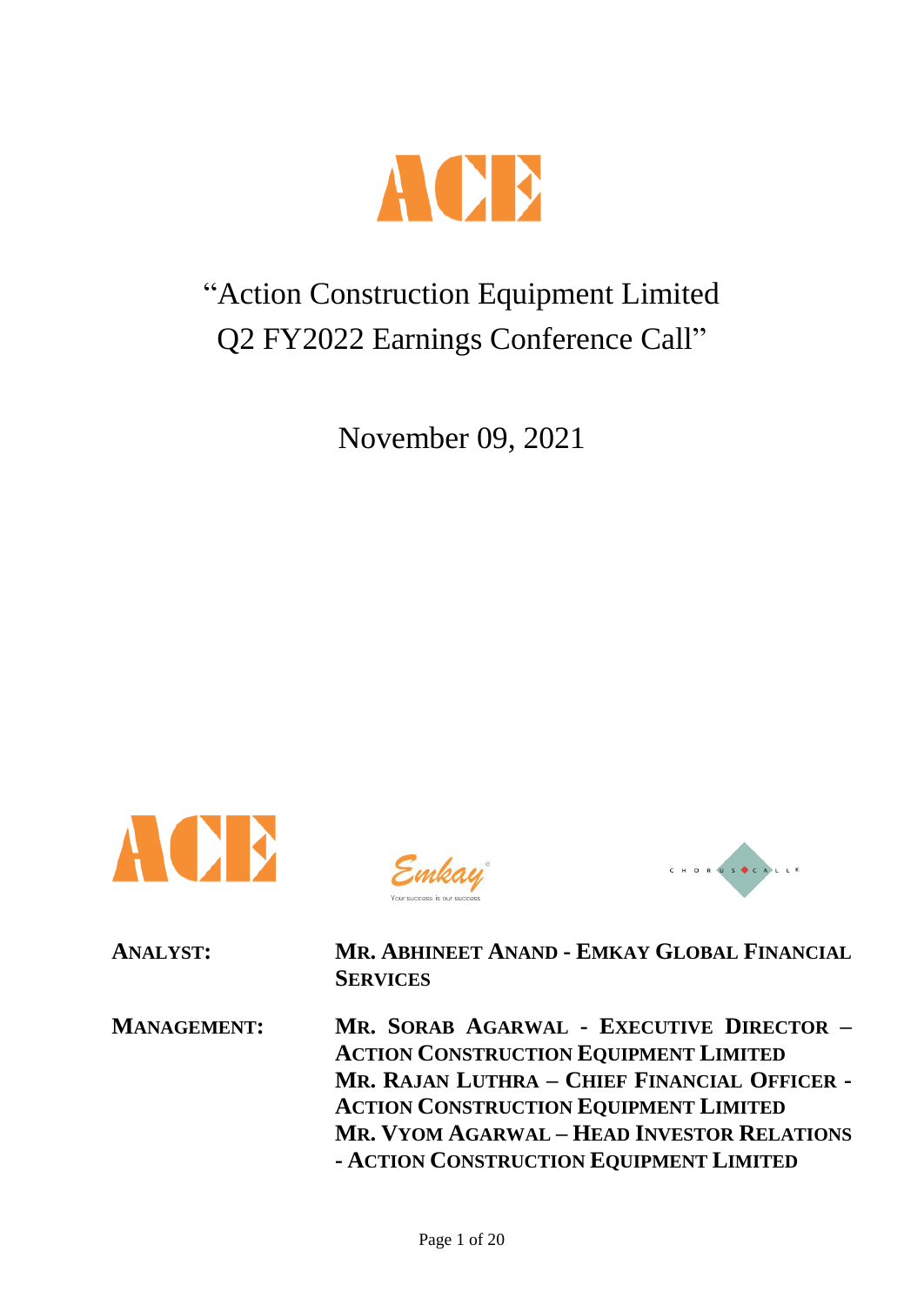

- **Moderator**: Ladies and gentlemen, good day and welcome to the Action Construction Equipment Limited Q2 FY2022 Earnings Conference Call hosted by Emkay Global Financial Services. As a reminder, all participant lines will be in the listen-only mode and there will be an opportunity for you to ask questions at the end of the day's presentation. Please note that this conference is being recorded. I now hand the conference over to Mr. Abhineet Anand from Emkay Global Financial Services. Thank you and over to you Sir!
- **Abhineet Anand:** Thanks Lizaan. Good afternoon everyone and welcome to 2Q FY2022 Conference Call of Action Construction Equipment Limited. From the management, we have Mr. Sorab Agarwal - Executive Director, Mr. Rajan Luthra – CFO and Mr. Vyom Agarwal – Head Investor Relations. We will have an opening remarks from the management post, which we will open the floor for Q&A. Over to you, Sir!
- **Sorab Agarwal:** Good afternoon everybody. I am Sorab Agarwal, Executive Director at ACE, Action Construction Equipment. I welcome everyone to this early conference call for discussing the results for the quarter and half year ended September 30, 2021. We hope that you are staying safe and healthy.

Along with me in today's earning concall, we have our CFO, Mr Rajan Luthra, and Head of Investors Relation, Mr. Vyom Agarwal. I hope that all of you have had an opportunity to look at the company's financial statements and the earning presentation which has been circulated and uploaded at the stock exchanges.

To brief you on the financial performance of the second quarter of FY2022, the operational revenues grew by 35% on a year-on-year basis to 361 Crores with an EBITDA margin of 10.2%. The EBITDA during the quarter increased to Rs.37 Crores in comparison to the Rs.26 Crores on a yearly basis, which is a growth of around 42%.

The PBT grew by around 57% and PAT grew by 58% year-on-year to Rs.30 Crores and Rs.23. Crores respectively, while the PAT margin stood at 6.4%. In the quarter gone by, the company registered a strong revenue growth across all the segments. In the Crane segment, we reiterated our dominant market leadership position and registered revenue of 241 Crores with margins of 11.26%. On a year-on-year basis, the crane segment registered a robust revenue growth of 45%.

Similarly we were able to achieve 30% growth in our construction equipment segment with stabilization of EBITDA margins, and 42% growth in our material handling segment with sustained EBITDA margin at 12%. The revenue in agri segment fell short by around 6% due erratic and prolonged monsoon seasons, but the EBITDA margin was sustained close to 8% in this segment.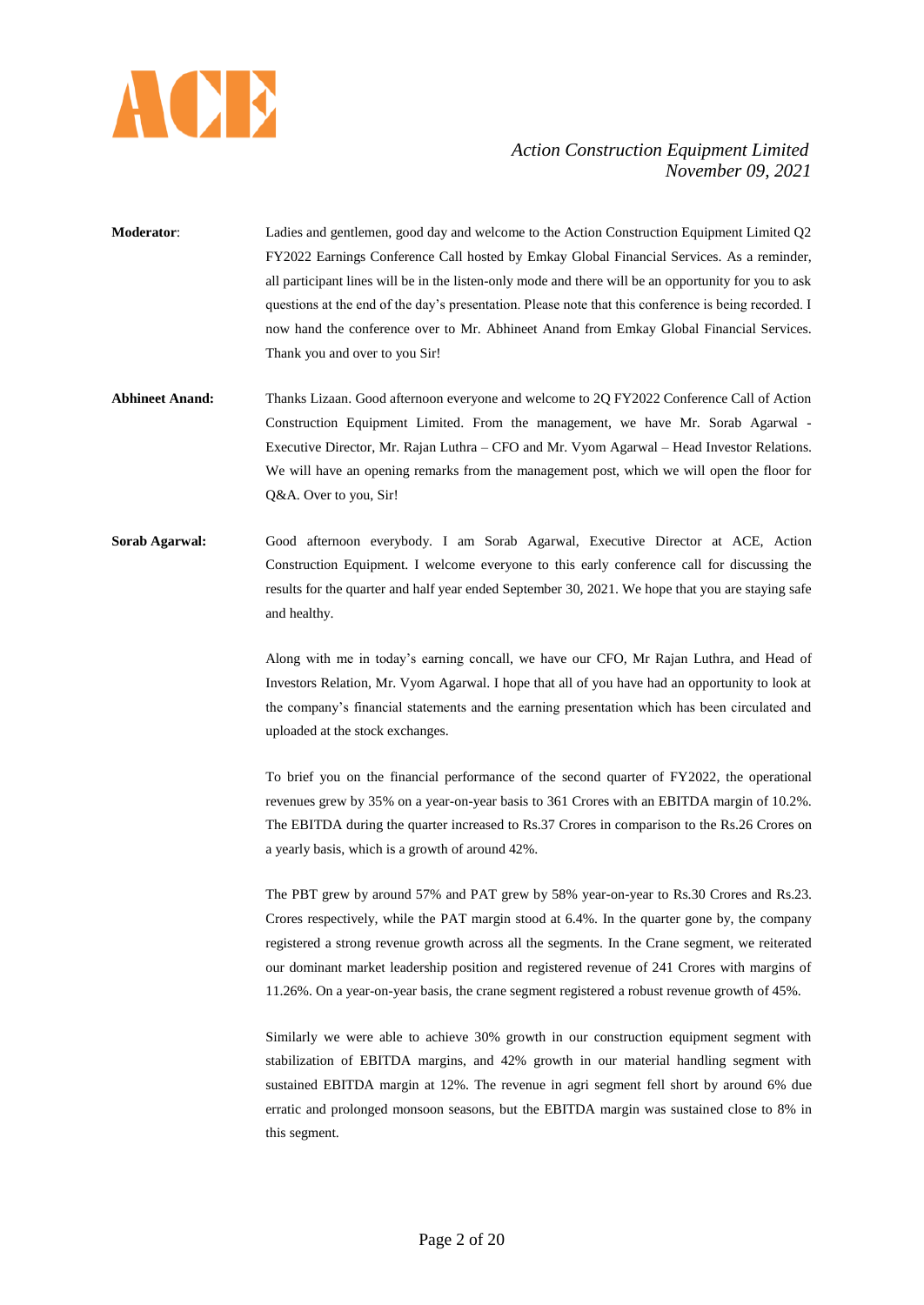

It is important to note that despite the challenging time with prolonged monsoons, the company achieved its highest ever revenue, EBITDA and PAT margins for the second quarter, due to sustained focus on cost efficiencies and customer-centric approach. Further, I would like to state that although in the first quarter of the current financial year, we witnessed ups and down on account of second wave of COVID-19, but the company was able to recover well and thereafter we witnessed sequential growth with every passing month.

For the first half of FY2022, we have been able to grow our revenues by 85%, and our PBT has grown by 281%, PAT by 308% to Rs.56.17 Crores and Rs.42.35 Crores respectively. For the first half of FY2022, the margin profile stood at 10.13 at EBITDA level and 8.18% at PBT level and 6.16% at PAT level.

On the operational side the prices for many commodities continue to be at multiyear high, steel and metal prices continue to be at elevated record levels while crude, rubber, and allied products have also valued significantly.

Further, global supply chains are witnessing massive disruption with shortages of shipping containers, shipping rates, congestion at ports and the recent energy crisis in China. So, in summary, while the operating environment has improved, it has remained challenging in this quarter. Further the inflationary trend is continuing in the current quarter also, especially steel increasing by another 8% to 10% within the current quarter that is October.

The way we will manage this is exactly how we have done in the past few quarters. We will try and continue to manage the delicate balance of ensuring competitiveness of our brand and keeping EBITDA margin in a healthy range. The quarter gone by was also very significant quarter for the company, since we successfully completed our QIP of around 135 Crores, from a diverse mix of marquee investors.

I would like to thank our investors for supporting the company during the QIP. Our strong cash flows and balance sheets as of date will ensure that the company continues to invest in long-term, sustainable growth initiatives through market expansion and consolidation.

We have a clear and compelling strategy. Our strategic position in infra, manufacturing and agriculture sectors underpinned by strong operational excellence and our distinctive capabilities will enable us to drive growth and create a perfectionist future fit ACE. In the last quarter, company expanded its presence in the defence sector by getting a major breakthrough order for multipurpose 4x4 tractor from the Ministry of Defence, Indian Army. We also received orders for manufacturing and supply of special metal boom cranes, which have been designed especially by us for the Ministry of Defence for handling design systems.

The past 18 months were tough for the nation and the economy, but we have been able to emerge stronger out of this. Thanks to our colleagues and team members who kept their focus on cost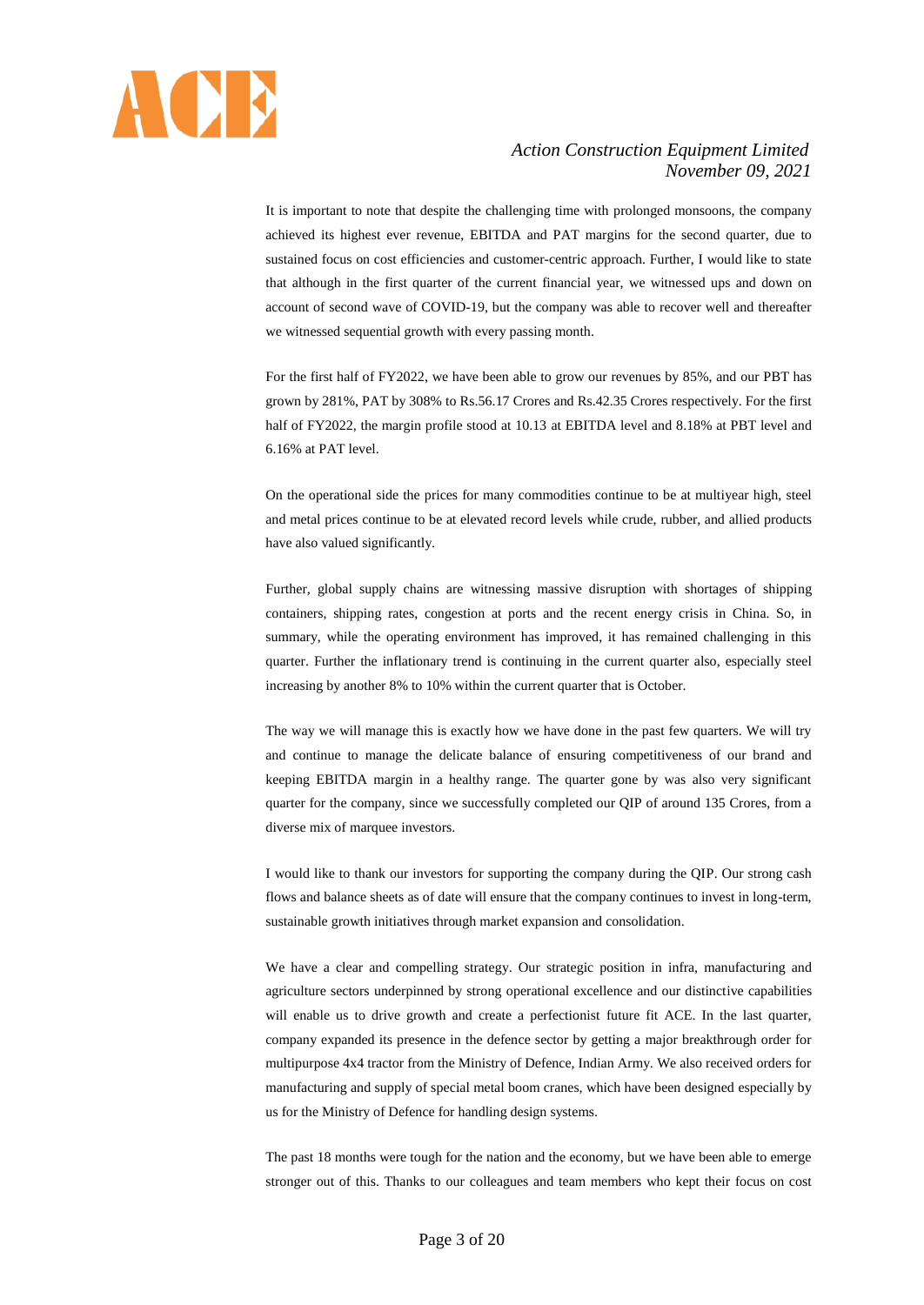

and serving our customers. The rapid pace of vaccination, continued support from the government and receding set of third wave of COVID gave us confidence. We expect strong pace of economic recovery to continue in the second half of this year. The economy seems to have gotten back on track and monsoon has receded totally although a bit late and now looking ahead as of now, we would like to reiterate our previous guidance of at least 15% to 20% growth in business revenue for the current year with a possible upside and EBITDA margins to be between 10.5% to 11% during this year.

With this, I would like to open the call for O&A session. Thank you.

- **Moderator**: Thank you. Ladies and gentlemen, we will now begin the question-and-answer session. The first question is from the line of Homeyar Irani an Investor. Please go ahead.
- **Homeyar Irani:** My first question is there is this company that makes composite PNG cylinders which are ten times lighter than metal cylinders. Has 1.5 times PNG carrying capacity with 50% more after exposure proof. So my question to you is why do not you introduce in the states of Gujarat, Delhi and Maharashtra where there are abundant PNG filling station. PNG running tractors and forklifts, okay, that outfitted with these composite cylinders. It will be a game changer. It could be a game changer for you. That is my first question. And my second question is when it comes to your Agri equipment can you give me a break up between harvester and tractor? And the third question is with regards to the last concall that you are going to do a purchase that will increase your bottomline, so is that a component manufacturer that you are buying that will increase your burden or is it going to be a new technology that you are going to incorporate?
- **Sorab Agarwal:** I am Sorab Agarwal. I will answer the first and third question. And second question, Mr. Luthra will answer, so we already do forklift trucks which are fitted with CNG and LPG kits.
- **Homeyar Irani:** But does it have composite cylinders because we have 10 times lighter, we have a higher carrying capacity as well and they are explosive proof, and they are manufactured by Time Technoplast which is an Indian company.
- **Sorab Agarwal:** Okay, we will also explore this Sir, like we have proposed, but like I was mentioning we are Time Technoplast you said?
- **Homeyar Irani:** They manufacture composite, they just recently better works faster than composite tank. Recently it was passed. So now they can sell it in the open market, okay? Composite cylinders are ten times lighter, okay, they have a 1.5 times carrying capacity for the same size of as compared to a metal tank with the carrying capacity is 1.5 times?
- **Sorab Agarwal:** We will check that out, but like I mentioned, we are already using CNG and LPG kits for our forklifts and currently working on adopting the same to our cranes and backhoe loaders.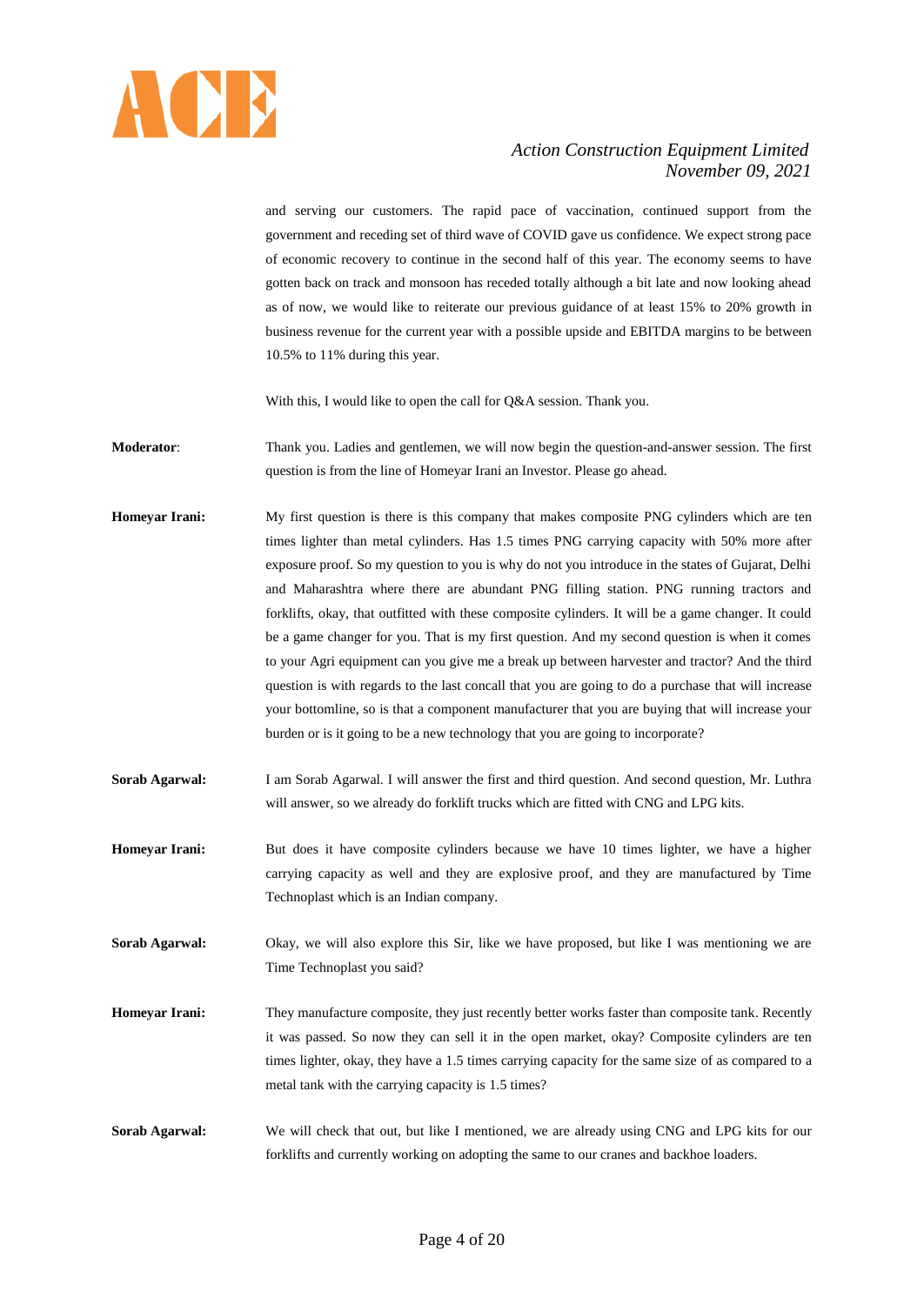

**Homeyar Irani:** Yes but what I am saying the composite cylinders will be a game changer for you.

- **Sorab Agarwal:** I have understood. I understood that and made a note of the company also, and I will be definitely look into it. With respect to our inorganic growth possibilities, we are looking at both at component level also, and complete machinery level and we are at advantage stage of talks with a couple of people. Going forward, we are expecting that we may not be able to something within this quarter, at least one of the possibilities. So, let us see if you are able to finish it in this quarter and regarding the breakup of Agri numbers, Mr. Luthra will just reply.
- **Rajan Luthra:** At present, we are becoming number two in the harvester business and just probably in the coming next year or year after, we will be number one in the harvester also. As regards breakup between the harvester and tractors, nearly 25% of the business is coming from the harvester, and harvester is a very small market as compared to tractors. So in spite of that we are going to be market leaders, just like cranes and hopefully in the coming years.
- **Homeyar Irani:** Thanks. Thank you very much. That is all.
- **Moderator:** Thank you. The next question is from the line of Kashyap Jhaveri from Emkay Investment Managers. Please go ahead.
- **Kashyap Jhaveri:** Thank you very much for the opportunity and my best wishes for the festival just gone by. I have three questions. One is on our per unit profitability, if I look at broader numbers about 60 basis points expansion by in terms of EBITDA margins is what I am actually asking, a significant improvement in per unit profitability across all the product lines except for agri equipment. So what explains that in a significant expansion in EBITDA margins per unit, in let us say, construction equipment and crane and there has been a sharp decline in the Agri equipments, so what again, what explains that for us. Second question is under working capital, you know seemingly it is almost eaten up almost half of the QIP money that we had raised and despite that QIP closing in the end of September; there has not been a marked increase in the cash balances. So, what is your view on the working capital cycle, as we go forward and as we grow much faster? And third question is on our service network. What is the number as of today, as at the end of H1, in terms of service network and dealers?
- **Sorab Agarwal:** I will answer your last question first. Service network with respect to cranes and construction equipment is close to 100 plus locations, maybe another five, six more than hundred, they keep on fluctuating one or two numbers here and there. With respect to working capital requirements, the standard working capital earlier used to be close to be anywhere between 40 and 45 days. It is now at about 76 days, primarily because we were ready to do more business in the last quarter and even the quarter before that. Inventory levels are little bloated up. I would disagree that even after raising the QIP, our cash balance says or our possible capital still is utilized there, because that money has been as of now temporarily into investments, not reflecting, and in any case are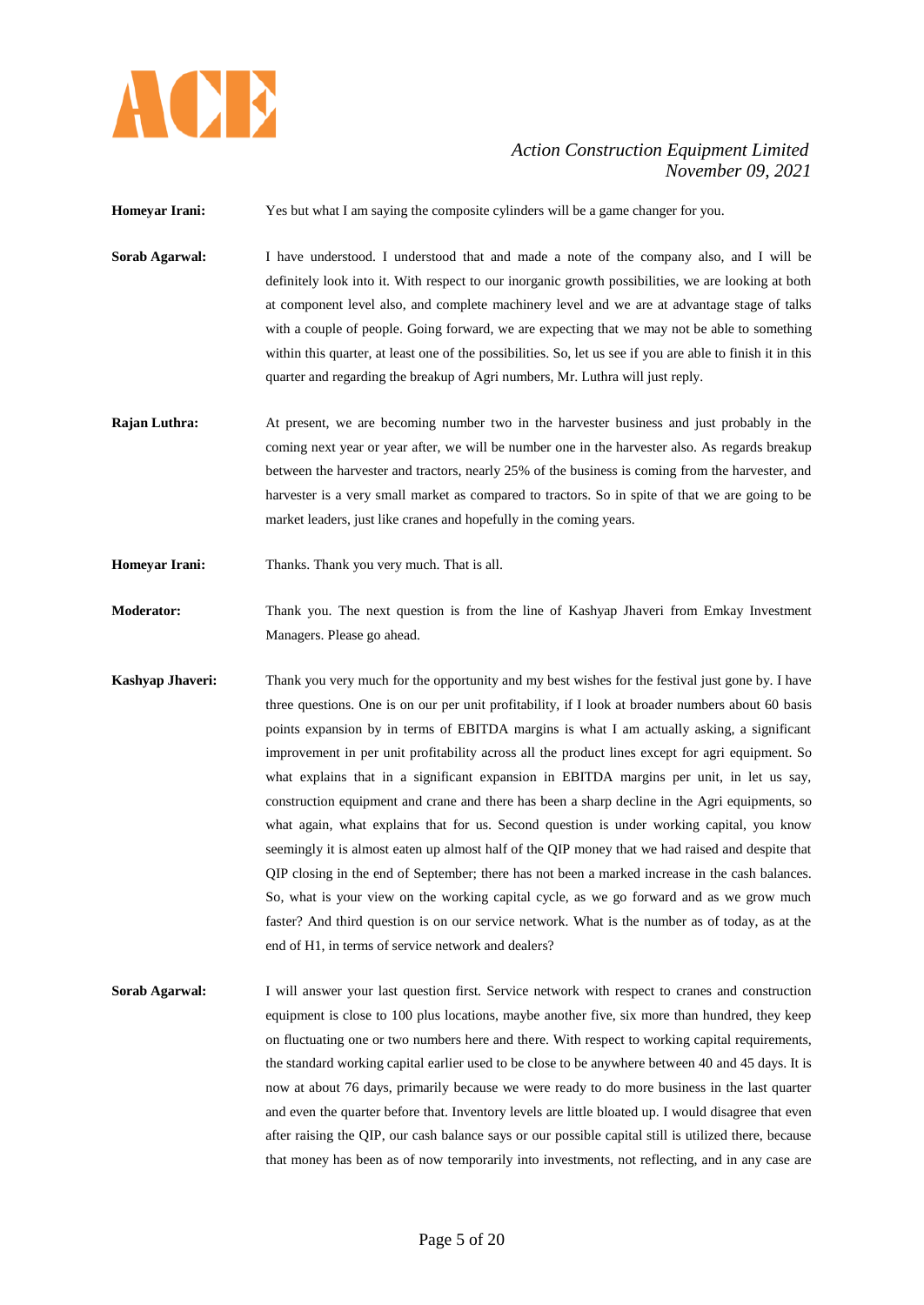

borrowing that down to 57 Crores even after that, which by the end of the year, we are hopeful that either we will be close to zero or maybe at this order 15 Crores to 20 Crores.

**Kashyap Jhaveri:** In case that you mentioned is, I mean, would this go back to the old 44 days number?

- **Sorab Agarwal:** Yes, above the 45 days number, we should as and when we decide to start controlling our inventory, because like I mentioned we would actually do more business since June of this year and unfortunately, yes, the quantum we were able to increase but not up to our expectations. We were expecting to execute more business in the last quarter. Unfortunately, the monsoons got prolonged till October. So, but I think now it is not the time to start controlling inventories, they will get controlled automatically because generally second half of every year is about 55% of our business, I mean there will be an automatic correction in the inventories now and so working capital will start to reduce, the number of the days. And regarding your question of per unit expansion fee, there might be a little bit expansion here and there, only on the account of operating limits because numbers in the current quarter, the quarter just gone by vis-à-vis yearon-year basis, the numbers have increased. So that might be the reason that you are seeing slight expansion there at EBITDA level or per machine level, but yes because, we have been able to somehow counter the drastic input cost release increase with our price increases, which we have been doing every quarter now, as a matter of fact steel prices have gone up again in this quarter already, by about 8% to 10% and which I mentioned in the opening address also and we are already starting to increase the prices there. In Agri, there might have seemed to be a little impacted, primarily on account that there was a slight dip in the revenue around 5% on the yearon-year basis, obviously coupled with that here, because we are a marginal player here in the Agri business, especially tractors. So our ability to push prices totally depends on how the other bigger players are pushing their prices. We have to absorb a little more of the input cost rather than passing it on. That was the main reason that you see a slight dip in the profitability there.
- **Kashyap Jhaveri:** Can one resume that in cranes and material handling, we would have passed on probably your input cost more than more than enough. And in tractor, it would be lower than what was needed because that's not where we are industry leaders?
- **Sorab Agarwal:** In cranes and forklifts and even in construction equipment, we have passed on more or less the increase which had happened till July, unfortunately, as I mentioned again steel and commodities last one, one and a half months has been increasing drastically. So that again we are pushing as of now. In tractors, yes, the total price increase required was not pushed looking at the competitive scenario in market, but I am sure within this quarter, that will also sort out.
- **Kashyap Jhaveri:** I have more questions but I will come back in the queue. Thank you.
- **Moderator:** Thank you. The next question is from the line of Ashwini Sharma from Anand Rathi. Please go ahead.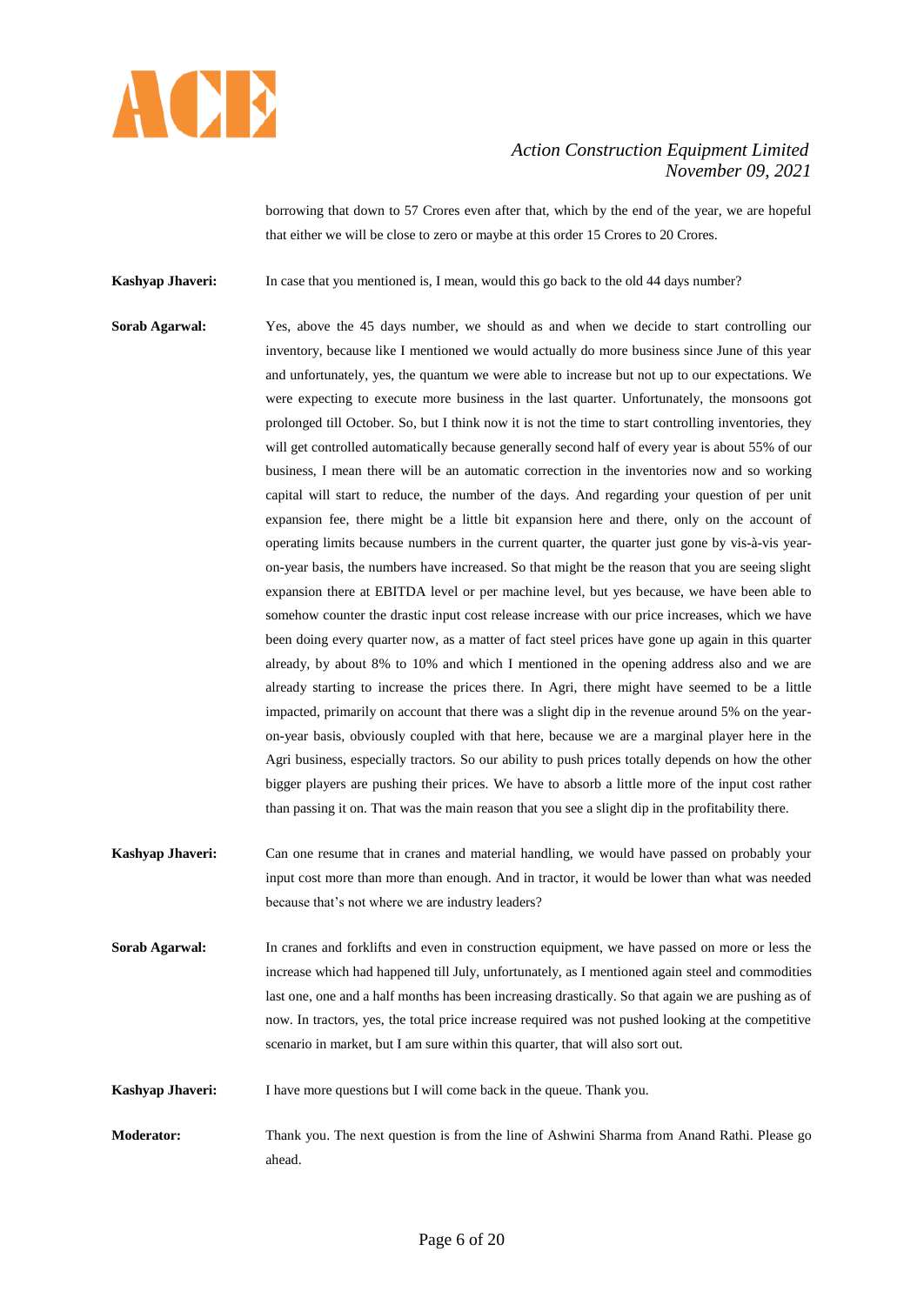

- **Ashwini Sharma:** Good afternoon Sir, and congratulations for a great set of numbers. I have few questions. First is, where are we in terms of capacity utilization, especially on the crane and the construction equipment side?
- **Ashwini Sharma:** We are unfortunately, grossly underutilized. In cranes, we are about 45%, 50%. And in construction equipments, we are close to 30% as of now.
- **Ashwini Sharma:** Close to 30%. So you have already guided for 15%-20% revenue growth, so what would be your internal targets by end of this year, you know, taking your utilization level?
- **Sorab Agarwal:** See, if I tell you my internal target, you will take it as an external target and then it will be a problem so, definitely more than 15%-20%.
- **Ashwini Sharma:** Got it Sir. Sir, on the price hike, so if you could tell me what was the price hike that was taken during the Q2 and on a YTD basis, how much price hike we have taken in the cranes segment?
- Sorab Agarwal: See, last year, in the quarter three and quarter four, we took close to about 10% price increase and in the quarter two, this year, we took close to another 10% price increase to 10%. Now going forward in quarter three, in the month of November, we are again pushing the prices to 5%-6% to compensate for the increase in the input cost.
- Ashwini Sharma: Is the similar case we will see also in the construction equipment?
- **Sorab Agarwal:** Yes. It is similar trend we are doing, the factor now increased might have been little different but the overall quantum would be nearly similar.
- **Ashwini Sharma:** Got it, Sir. Yes I have a few more questions. I will comeback in the queue. Thank you.
- **Moderator:** Thank you. The next question is from the line of Surat Devra from Paladin Capital. Please go ahead.
- **Surat Devra:** Good afternoon, I have few questions. Could you just explain the seasonality in this business?
- **Sorab Agarwal:** Good afternoon. See for our core business cranes and construction equipment generally first quarter and second quarter, second quarter primarily because of monsoons. So it is about 40% to 45% of our business and sorry, the second half, the first half of the year and the second half. The second half is about 55% to 60% of our business. This is mainly fueled because of monsoons, because the infra and the construction activity, goes little slow during monsoon and unfortunately monsoons got little prolonged well into October this year. So we are hopeful that October was good and things are looking up. So, let us see how it pans out further with respect to the execution of projects and Agri follows Agri pattern. So there will be for us the second half, they start from quarter two and second half is generally better for us in Agri.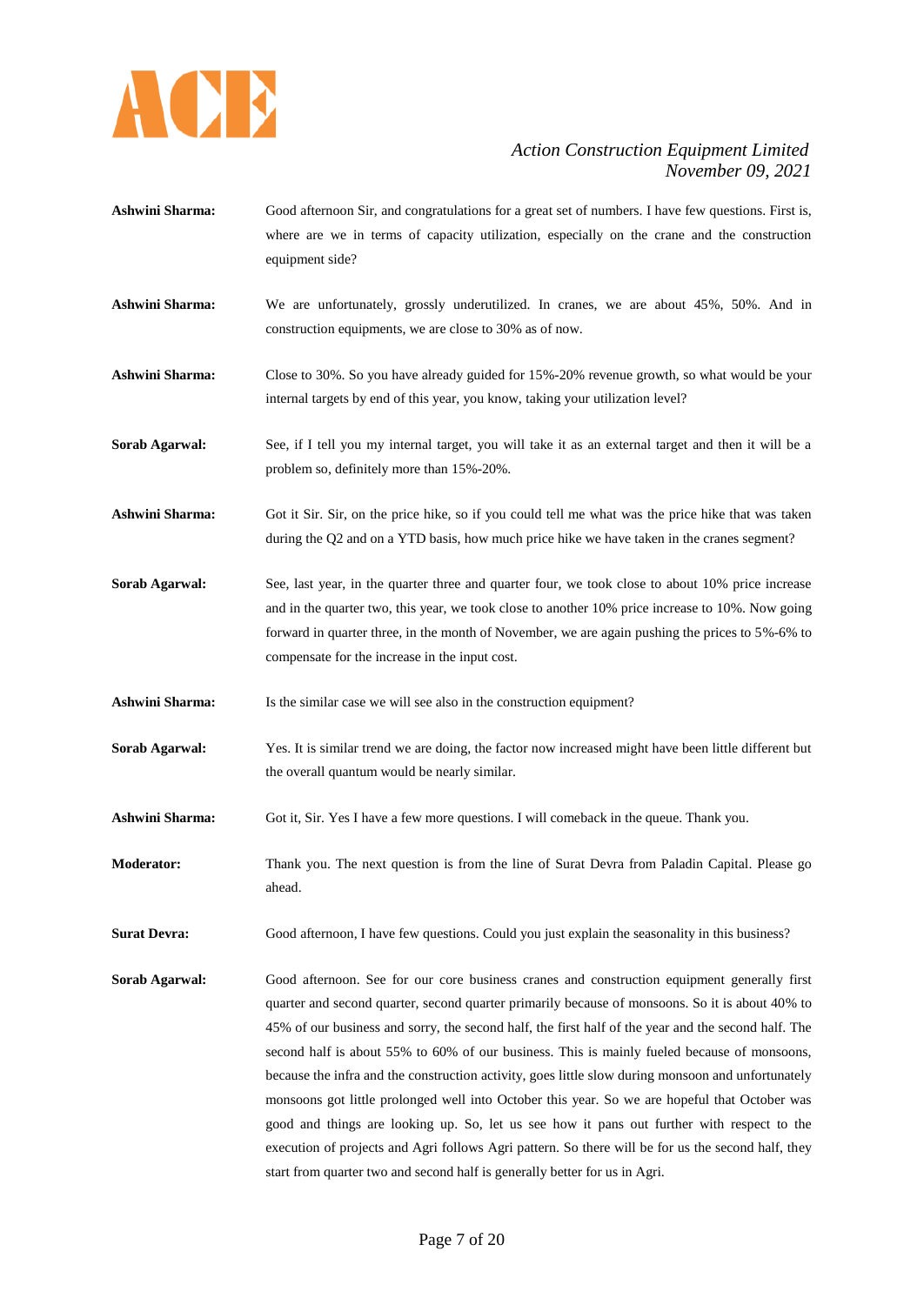

**Surat Devra:** Is it fair to say that quarter three will see higher volume and higher prices than quarter two? **Sorab Agarwal:** Yes, it should be and it should be like that and that is what the numbers we did in October does, make us believe it should be like that, yes. **Surat Devra:** Is that also in line with what you are seeing from purchase orders coming from your customers based on whatever order they are getting from government contracts and so on. Are you seeing a month-on-month ramp up? **Sorab Agarwal:** Yes, we have seen that happening, even in July, August, September month-on-month, a little bit in 5%-10% here and there, yes, that increase. Then we saw that again little more than that in October. Unfortunately, it is a little too early in November because Diwali was there, more or less in the first week and we just opened up a couple of days' time. So maybe around mid of November, position becomes more clear with respect to orders going into November, but we are hopeful that we should be looking at a sequential growth in October and November. December might be similar or slightly lower, because with respect to cranes and construction equipment the year change thing happens as certain retail segment of the market just holds on their purchases and wait for January. So I would say October and November there will be specifically increase, December might be or slightly lower as compared to October and November. **Surat Devra:** What is the logic for the December to January? **Sorab Agarwal:** See, because a lot of rental companies are there, 50% of our cranes constructions equipment even more than 50% are sold to rental company hirers, retail market. So they delay their purchases from wherever possible from December to January so that, it helps them in the resale of the machine, just like a car or a truck. So when it is resold, they say which year model it is? If they buy in December, they will say 2021, if they buy in January, they will say 2022. **Surat Devra:** Understood, right. Thanks for that. My second question was actually, I missed your opening comments. Somebody asked the question about the M&A plans. Could you just talk about that again? Where you are in the process and what kind of company you are looking to acquire? **Sorab Agarwal:** We have some options inorganically being able to increase our topline as well as bottomline, but we are more focused on bottomline. So, at component level is one thing and one of the key things we use and secondly, where we are focused a little more, is, a similar type of product that we are doing, maybe we will be able to consolidate in our space, which will help us in improving our bottomline. **Surat Devra:** A similar product as in like a similar company and in different geography at a different part of the country which will help expand your network or it will be overlapping networks?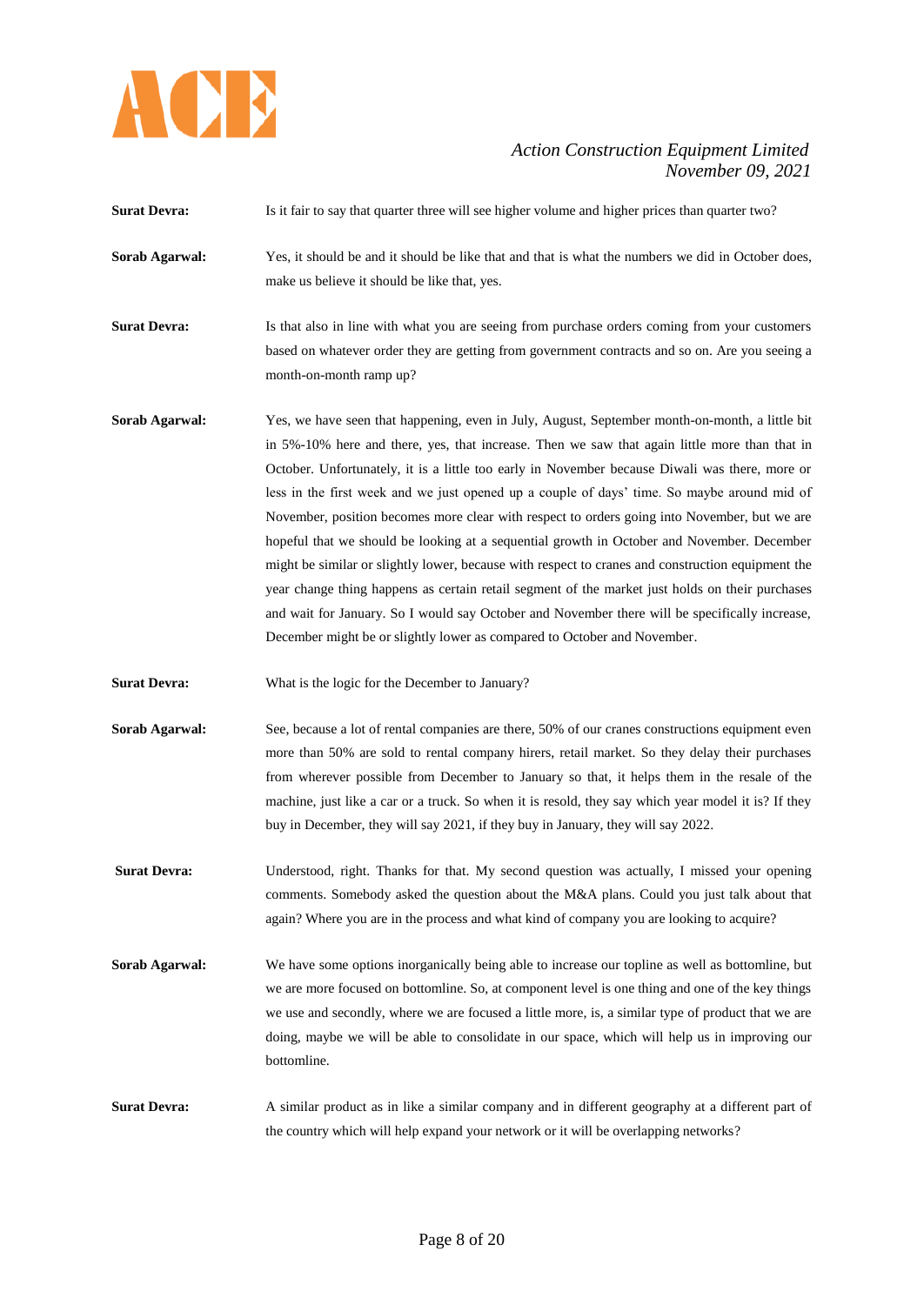

- **Sorab Agarwal:** Lot of benefits will be there, see, because what is happening is this is a smaller company at lower price point, hardly selling anything but spoiling our prices in the market to be very frank with you. So, that will give us the pricing power to be able to sell the products at the right price. They lose money, but they end up spoiling the market in certain pockets.
- **Surat Devra:** Great. Thank you so much for that.
- **Moderator:** Thank you. The next question is from the line of Raj Mehta, from Raj Mehta and Associates. Please go ahead.
- **Raj Mehta:** Congratulations, Sir for very good set of numbers and thank you for giving me an opportunity again. So apart from the numbers I want to ask you few specific questions. Sir, what is that one thing which excites you, when you come to work every day? So going forward now from being a small midcap company, so you have also raised the QIP where you have brought very wellknown investors. So what is that one thing which excites you every day?
- **Sorab Agarwal:** What is the one thing that excites me coming back to work every day, right? I would say the thought of reaching 3000 Crores-3500 Crores at ACE, because I see, it is possible in topline.
- **Raj Mehta:** Sir, what are the improvement areas in the organization and if there are any, then what are the steps you have taken towards the same.
- **Sorab Agarwal:** There are improvement areas in all aspects of any organization and similarly there are lots of these in our organization so there is a continuous ongoing process, which keeps on happening, depending on department, depending on divisions, depending on plants.
- **Raj Mehta:** Can you just give me a brief, maybe one or two which you might have, it might be a very small step, but I just want to have a brief idea where the organization is going?
- **Sorab Agarwal:** You name any department, maybe I can give you because right now it is happening. The improvement is a continuous ongoing process everywhere, improvement and upgradation, so if you talk of our welding, if you talk of our weld shop, paint shop. So there, we are planning to go into some semi-robotics, and robotics depending on where the company's similar components are there in multiple cities. If you talk of our final product finished quality, we are working on setting up a totally world class new paint shop which is still vendor designing. So that we are further able to offer better aesthetics on our products.
- **Raj Mehta:** Sir, the technology which you have bought a few years back for that, electric forklifts how is that panning out right now? Since the demand for the demand in warehouse has been increasing and the forklift is generally used in the warehouse. So, how is that going?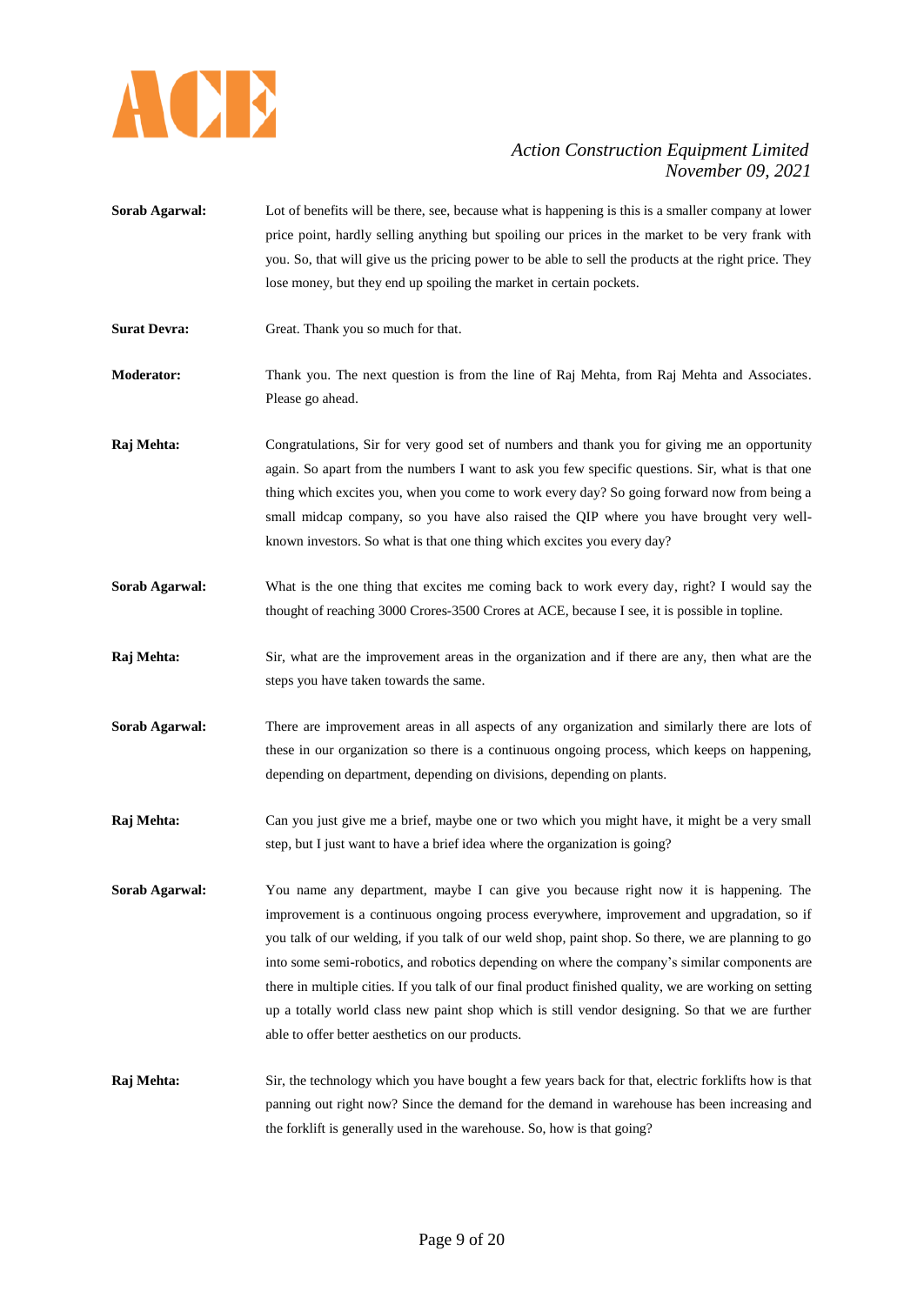

- **Sorab Agarwal:** We did not buy any technology for forklifts. We evolved it on our own. We focused using it for many years. Last year, we were the first in the country to indigenously design and manufacture a lithium ion technology-based electric forklift and it is picking up reasonably well, but still people prefer the standard lead acid battery type electric forklifts because the prices there are more economical.
- **Raj Mehta:** My last question is that what is that one type of segment or the business, which today might not be a huge part of our revenue, but you feel that that segment can do very well in next five years?
- **Sorab Agarwal:** Which is not part of our revenue currently?
- **Raj Mehta:** Might be a small part of your revenue, not a big part?
- Sorab Agarwal: So I feel the construction equipment segment of ours.
- **Raj Mehta:** That in the very big story for you.
- **Sorab Agarwal:** It may be bigger than cranes for us.
- **Raj Mehta:** I have a few other questions. I will get back in the queue. Thank you, Sir.
- **Moderator:** Thank you. The next question is from the line of Kashyap Jhaveri from Emkay Investment Managers. Please go ahead.
- **Kashyap Jhaveri:** Sir, just one question from my side. We have done a fairly significant growth in terms of volume in all segments except for Agri, what would be the industry growth for H1 in all these?
- **Sorab Agarwal:** Industry growth, I have understood whether cranes or construction equipments, material handling. I would not have the answer for that right now, but I know for sure the Q1 data which I remember you seeing you were faster than the industry everywhere. But faster, I am not sure, Q2 would also be similar, but unfortunately I have not seen that data, so far so I will not be able to comment.
- **Kashyap Jhaveri:** On a qualitative comment, would our market share gain significant in H1 versus last year?
- **Sorab Agarwal:** Definitely, for cranes I know for sure, it has increased about a percentage. For others, like I said as the data is not handy, I have not looked at it in that perspective, so I will not be able to answer.
- **Kashyap Jhaveri:** In this growth, let us say even versus for example, H2 of last year, at least in cranes we have done, despite monsoon and everything, the volume drop has been so sharp versus about 3300, we still did about 2400 cranes. What would have given that number?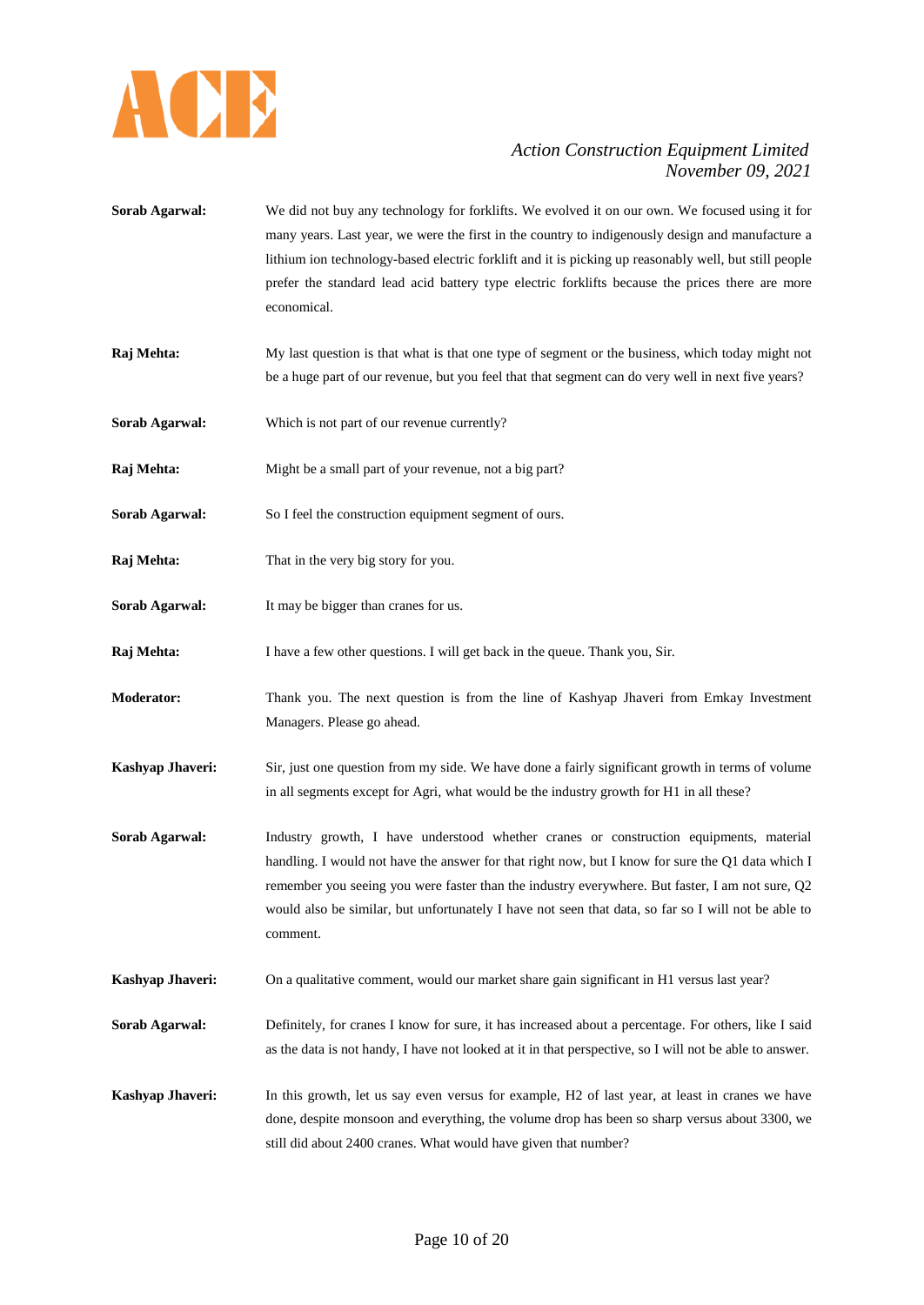

| Sorab Agarwal:           | Reason for volume growth this year?                                                                                                                                                                                                                                                                                                                                                                                                                                                                                                                                                                                                                                                                                                                                                                                                                                                                                                                                                                                                                                                                                                                                                                                                                                                                                         |
|--------------------------|-----------------------------------------------------------------------------------------------------------------------------------------------------------------------------------------------------------------------------------------------------------------------------------------------------------------------------------------------------------------------------------------------------------------------------------------------------------------------------------------------------------------------------------------------------------------------------------------------------------------------------------------------------------------------------------------------------------------------------------------------------------------------------------------------------------------------------------------------------------------------------------------------------------------------------------------------------------------------------------------------------------------------------------------------------------------------------------------------------------------------------------------------------------------------------------------------------------------------------------------------------------------------------------------------------------------------------|
| Kashyap Jhaveri:         | I m saying which industry would be key driver of that volume number?                                                                                                                                                                                                                                                                                                                                                                                                                                                                                                                                                                                                                                                                                                                                                                                                                                                                                                                                                                                                                                                                                                                                                                                                                                                        |
| Sorab Agarwal:           | Cranes primarily as I always say is sold to general infrastructure industry and manufacturing<br>industry, ratio is 60:40 and I think both the segments are driving it as of now manufacturing as<br>well as infra, and forklifts and material handling especially into manufacturing and logistics so I<br>think everything is being driven as of now, real estate again is picking up, so cranes are going to<br>real estate as well.                                                                                                                                                                                                                                                                                                                                                                                                                                                                                                                                                                                                                                                                                                                                                                                                                                                                                     |
| Kashyap Jhaveri:         | To estimate this MHE revenue can one sustain a sort of look at what is the warehousing<br>capacities which are coming up in the country over the next three to four years?                                                                                                                                                                                                                                                                                                                                                                                                                                                                                                                                                                                                                                                                                                                                                                                                                                                                                                                                                                                                                                                                                                                                                  |
| Sorab Agarwal:           | Very difficult to put it together because what happens in material handling forklifts are used in<br>most of the plants and factories and with warehousing things which are coming up uses smaller<br>machines, battery operated pallet truck, some starters, they also use forklift, but more of the<br>smaller machines so it is very difficult to put it on that perspective.                                                                                                                                                                                                                                                                                                                                                                                                                                                                                                                                                                                                                                                                                                                                                                                                                                                                                                                                            |
| Kashyap Jhaveri:         | That is it from my side. Thank you.                                                                                                                                                                                                                                                                                                                                                                                                                                                                                                                                                                                                                                                                                                                                                                                                                                                                                                                                                                                                                                                                                                                                                                                                                                                                                         |
| Moderator:               | Thank you. The next question is from the line of Aman Rakesh Shah from Jeetay Investments.<br>Please go ahead.                                                                                                                                                                                                                                                                                                                                                                                                                                                                                                                                                                                                                                                                                                                                                                                                                                                                                                                                                                                                                                                                                                                                                                                                              |
| <b>Aman Rakesh Shah:</b> | Sir, thank you for the opportunity. I had question on working capacity piece if you see FY2019<br>we had uptick business in the past, gross current assets inventory and debtors both together were<br>350 Crores and in H1 it has increased to 500 Crores contributed both by increasing debtors and<br>inventory, so is it only because of our expectation of higher business that we invested lot more in<br>working capital or is there something that our trade credit policy on the better side?                                                                                                                                                                                                                                                                                                                                                                                                                                                                                                                                                                                                                                                                                                                                                                                                                      |
| Sorab Agarwal:           | With respect to inventory, yes, it is our business decision to be because we really suffered last<br>year on an account of supply chain, so it is a temporary decision which we continued forward<br>well into quarter one and quarter two and let us see quarter three is still very much there because<br>a lot of business is going to increase in all probability and with respect to our receivable days,<br>yes, they have increased by about 40 Crores, 50 Crores, 60 Crores over what we used to be, but<br>that is primarily because of COVID 1 and then because of COVID 2 the second wave, the<br>finance and the payments from the financiers which are secured are getting delayed with the<br>normal process by about 15 to 20 days coupled with that our exposure to export is also increasing<br>wherein business is generally done 90 to 120 days LC term, so that is also a reason that you are<br>seeing a little increase in our receivables, but I think all of this is controllable because now it<br>seems that the COVID is waning off so may be Q4 or Q1 next year even the receivables apart<br>from the export exposure of 7% of our revenue, we will try to bring it back to normalcy and we<br>have to work very hard with financiers rather we had started doing this in Q4 of last year, but |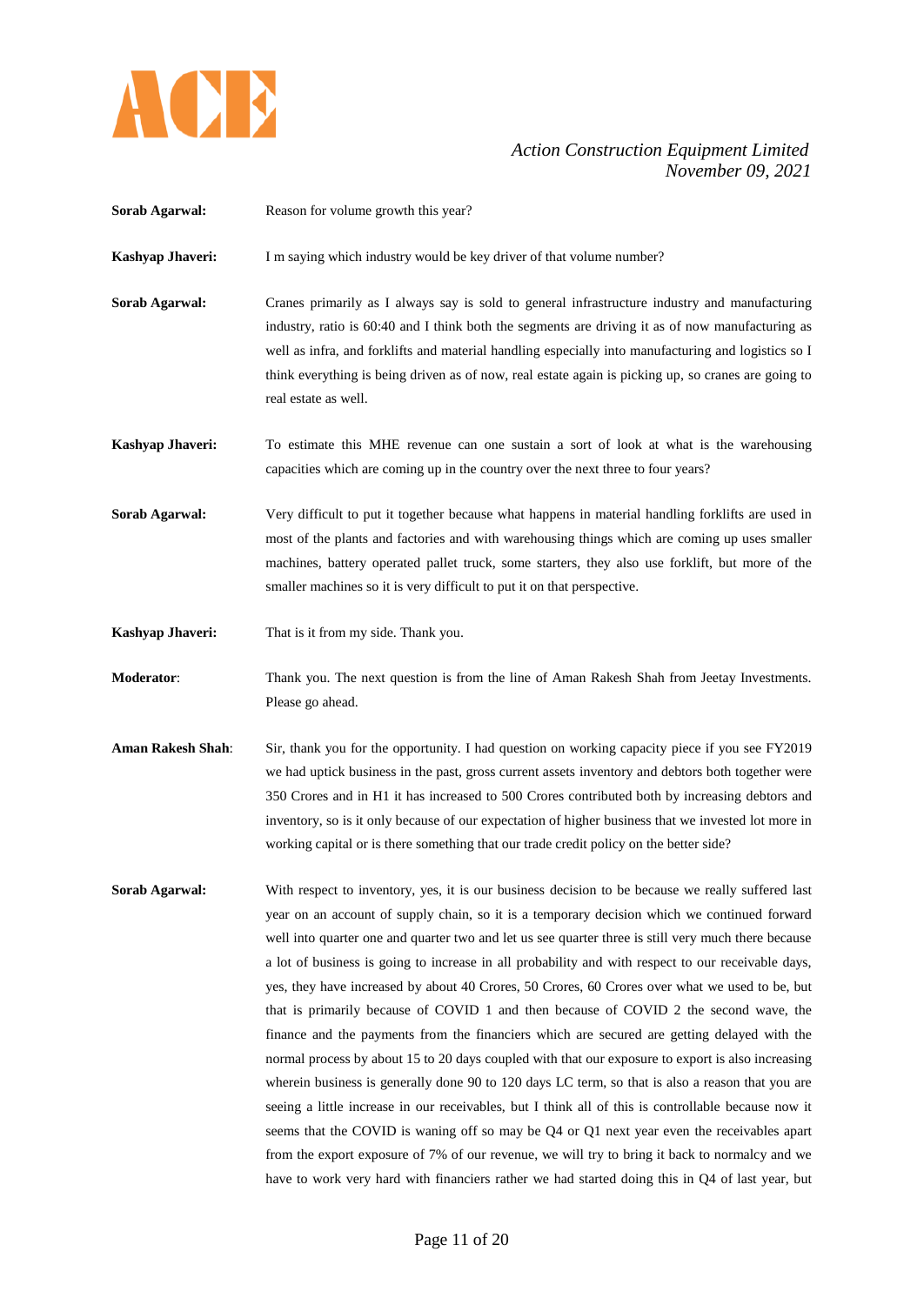

again in Q1 COVID started, so you know things again rolled back to delays of payments with respect to finances.

- Aman Rakesh Shah: Right, exports also would be for this quarter it was 7% of our sales? **Sorab Agarwal:** It is about 7%, yes. In the first half it is 7% and I think in the quarter it is not 7%, but yes, we will catch up.
- **Aman Rakesh Shah**: All the best.
- **Moderator**: Thank you. The next question is from the line of Sanjay Satpathy from Ampersand Capital. Please go ahead.
- **Sanjay Satpathy:** Sir thanks a lot for taking my question. Sir, my question is that the guidance of 15% is it for the whole year or for the second half?
- **Sorab Agarwal:** The guidance of?
- **Sanjay Satpathy**: 15% to 20%.
- **Sorab Agarwal:** 15% to 20% is for the whole year.
- **Sanjay Satpathy:** So specifically you are indicating a decline in the next half, right on a like to like basis?
- **Sorab Agarwal:** See, it is a very tricky question; it should at least give the numbers.
- **Sanjay Satpathy**: You asked for it while giving that kind of guidance?
- **Sorab Agarwal:** I cannot do anything more than that because the situation is very tricky, like I said 15% to 20% with the possible upside so I also said that.

**Sanjay Satpathy:** Because the numbers suggest that you will decline by some 15% to 20% on year-on-year and last year second half benefited from pent up demand so I thought that maybe you are looking at a decline because the pent-up demand is exhausted?

**Sorab Agarwal:** No, but where I would just like to say that last year we did 1227, we have already done 682 in this year so at least we needed to do 545 to reach there, but like I said 55% of the business at least happen in the second half, so going by that it should actually be more than 20%, but let us see further.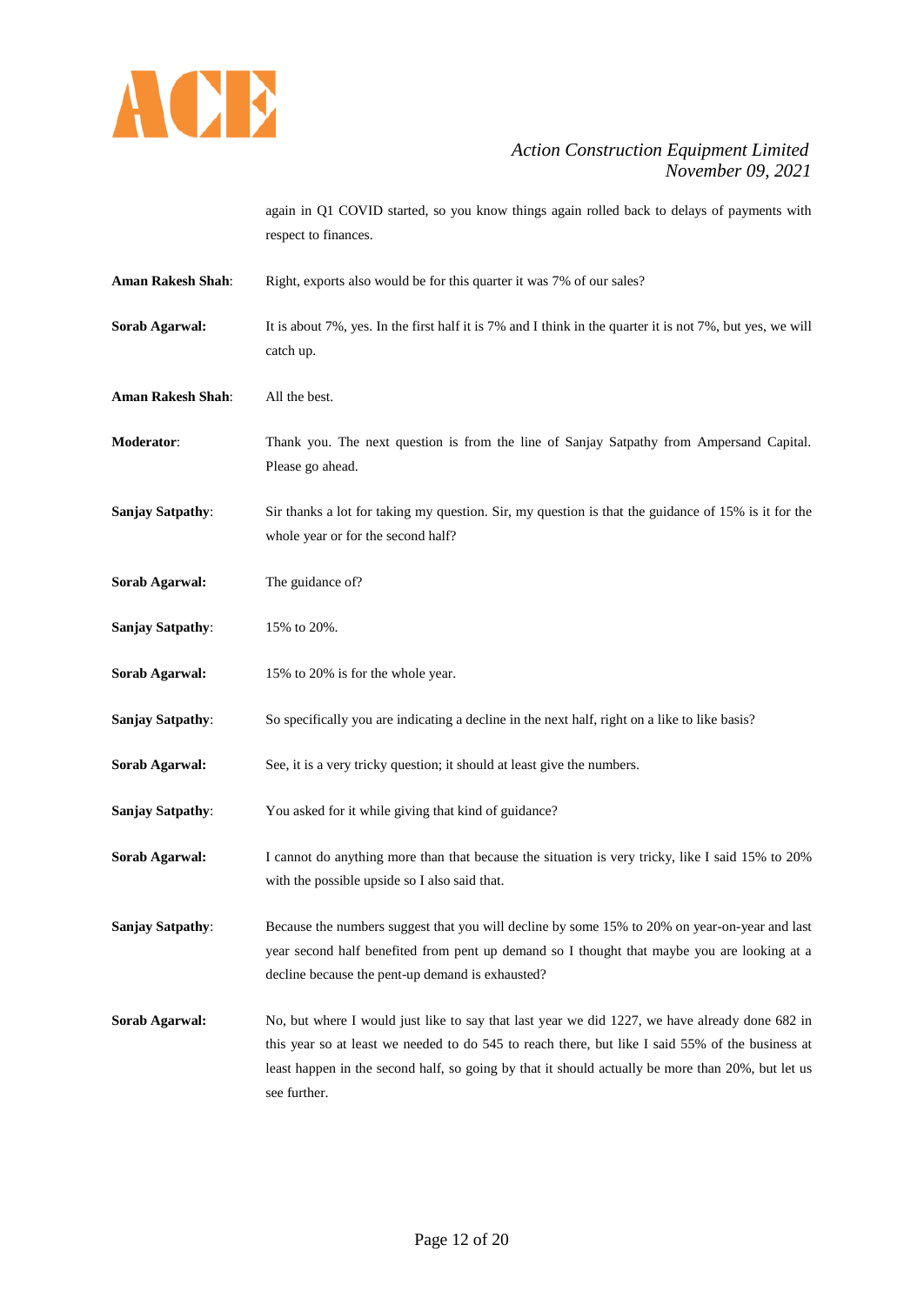

- **Sanjay Satpathy**: Sir, just on that same lines, you have taken almost 7% to 8% price increase and another 3% to 4% so overall almost this year average price increase compared to last year would be something like 8% to 9%, so that means your volume growth is hardly anything?
- **Sorab Agarwal:** Volume growth will be around close to 15%, price growth will be around close to 8% to 10% so it should actually be 20% to 25%. We are just keeping a buffer in place. We are trying to extract the exact, somebody asked the internal targets, so internal target is 25% to 30% let me make it very clear, let us see.
- **Sanjay Satpathy**: Last thing that I wanted to check with you is that, your number one segment is crane and in earlier calls also you had indicated that the growth expectation is the lowest in cranes and higher in other segments, so is that something which you are continuing that you are not really as optimistic about crane as others?
- **Sorab Agarwal:** See what happened that in the last two quarters, second half of last year, crane picked up very nicely, so that is the only reason that we are little slower projecting your those at about 15% to 20%, in the other segments especially construction equipment and in agri you know our base is very small and our penetration for the market is smaller, our market shares are very small, so scope of growth is much bigger, so that is the reason I say that construction equipment will grow faster than cranes, canes will also grow, but construction will grow faster and if everything goes well no third wave coming in and I think quarter four onwards we should be looking at of last.
- **Sanjay Satpathy:** Great and hopefully we will see lot better guidance next time. Thanks a lot.
- **Moderator**: Thank you. The next question is from the line of Siddharth Gautam an Individual Investor. Please go ahead.
- **Siddharth Gautam**: Congratulations on a very good set of numbers. My first question is on EBITDA margin, you have indicated that margins come under pressure in the next half of the year due to inflation, what are they going to do the protect margin, price increase, operating leverage what are we going to do and when we reach the margin of 10.8% that we have reached last year, in this year or will it be lower?
- **Sorab Agarwal:** See, we are trying our level best that when we started this year, we were very hopeful that we will be able to expand our margins, but it looks like a distant dream because in quarter one again commodities particularly led by steel there was huge increase in pricing which has happened again in quarter three now, so currently our main focus is on sustaining our margins between 10.5% and 11% and that is why we are also taking a price increase in November, so I think we should be able to maintain similar to our last year margins and not be able to expand our margins. We will be very lucky if we are able to do it. This again depends totally on the operating leverage part of it, so it is in the balance of this quarter or quarter four if the numbers start to surge with respect to our volumes then maybe we might be able to better a little than last year, but I would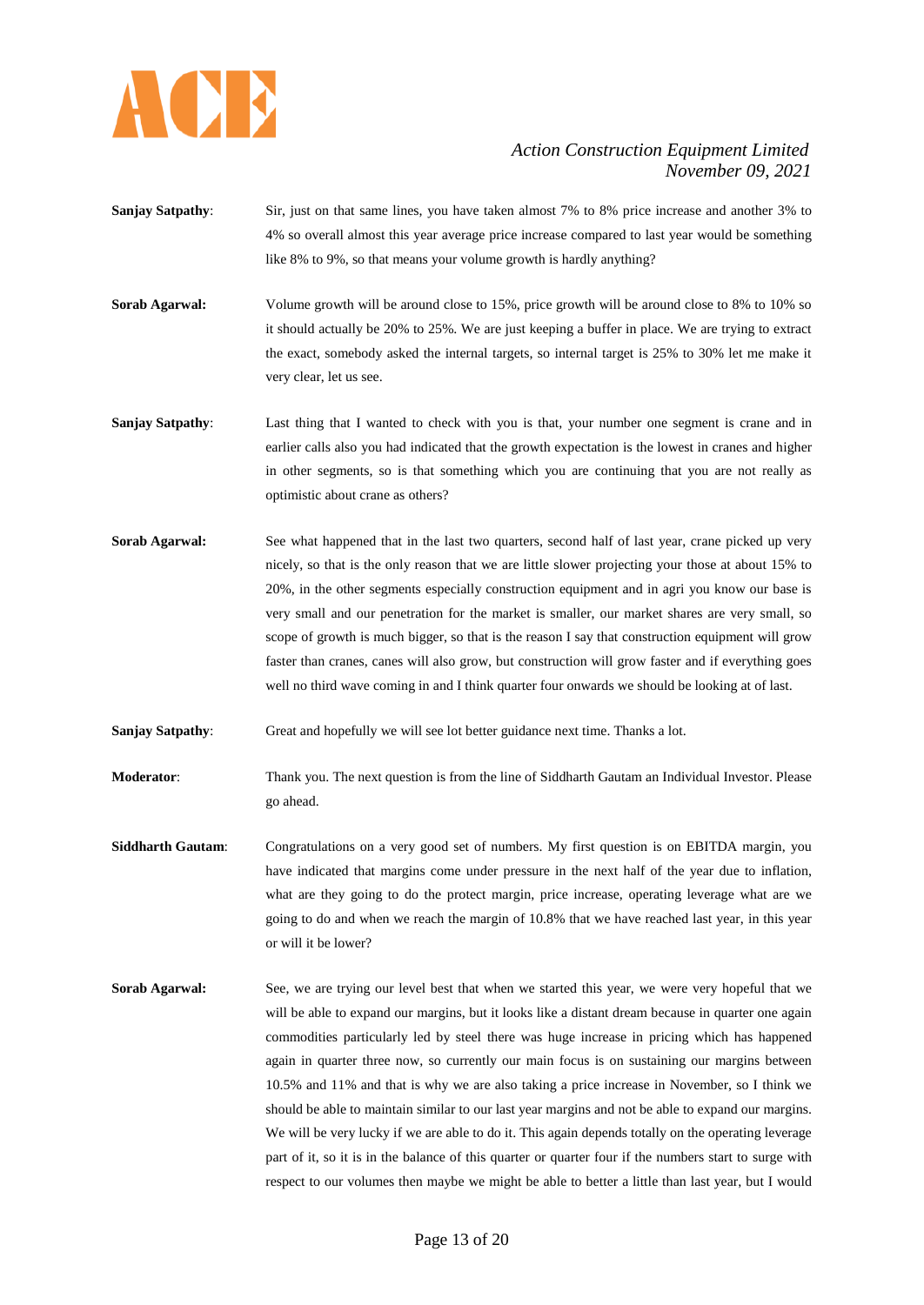

say they will be more or less flattish in the current year primarily because the input costs are beyond our control and to be very frank with you, now we are getting huge resistance from our customers also because the prices have already been increased two to three times in the last seven eight months, so it is actually becoming difficult to control our customers and we do not really want to lose our market share to further than expand our margins at the correct stage, so it is a very delicate balance that we are trying to fix up, so that is why it seems that it will be difficult to expand margin this year, but we should be able to maintain them at least, but incentives and all that yes, there might be a possibility, but that only become clear in the quarter four because generally Q4 is the biggest quarter for our industry.

- **Siddharth Gautam**: Sir, in construction equipment we achieved a 30% year-on-year growth, this quarter, but it was good, but we were expecting a 50% growth rate, what happened? What is your guidance for growth rate of construction equipment in the second half of this year? You have a target of reaching 500 Crores of sales from construction equipment in three years, we have targeted, are we on target to do because at current run rate is above 150 Crores per year, so did we reach the target and how many backhoe loaders you did sell in this quarter, in the previous quarter, I mean the same quarter of last year?
- **Sorab Agarwal:** We have done like you said 30% growth in our construction equipment segment and with respect to the current year we will be projecting only 25% to 30% growth in construction equipment, yes, but we are very hopeful that we will start gaining 40% to 50% levels. We could have done more in the last quarter also, but unfortunately for prolonged monsoons were the main deterrent for the sale and also substantial price increase on an account of the BSIV, but yes, still we are hopeful that in the second half, we should be doing better than 30% maybe reaching 40% to 50% if not more and with respect to our backhoe loaders numbers so in the last quarter we have done close to about 98 machines, this quarter we have done 151 machines, same quarter last year we had done 104 machines.
- **Siddharth Gautam:** Anyhow the process of subsidarizing the agri equipment business, where are we in the process, have we completed it, is this the first step towards selling off business or are we going to continue to be in the business?

**Sorab Agarwal:** Unfortunately, you will have to repeat your question, which was not very clear to me?

**Siddharth Gautam**: The process of subsidarizing you wanted to make the agri equipment business into a fully owned subsidiary where are we in this process, have we completed it, is that the first step towards selling off the business or are we going to continue to be in the agri equipment business?

**Sorab Agarwal:** See, we sort of subsidarizing it, but unfortunately we will be with our fund raising plan, so hopefully we should be in a process of doing it and this is being done primarily to bring in more focus into this division and to drive the profitability and topline growth, so as of now we have not sort of selling it or anything, but everything depends on the business dynamics and the type of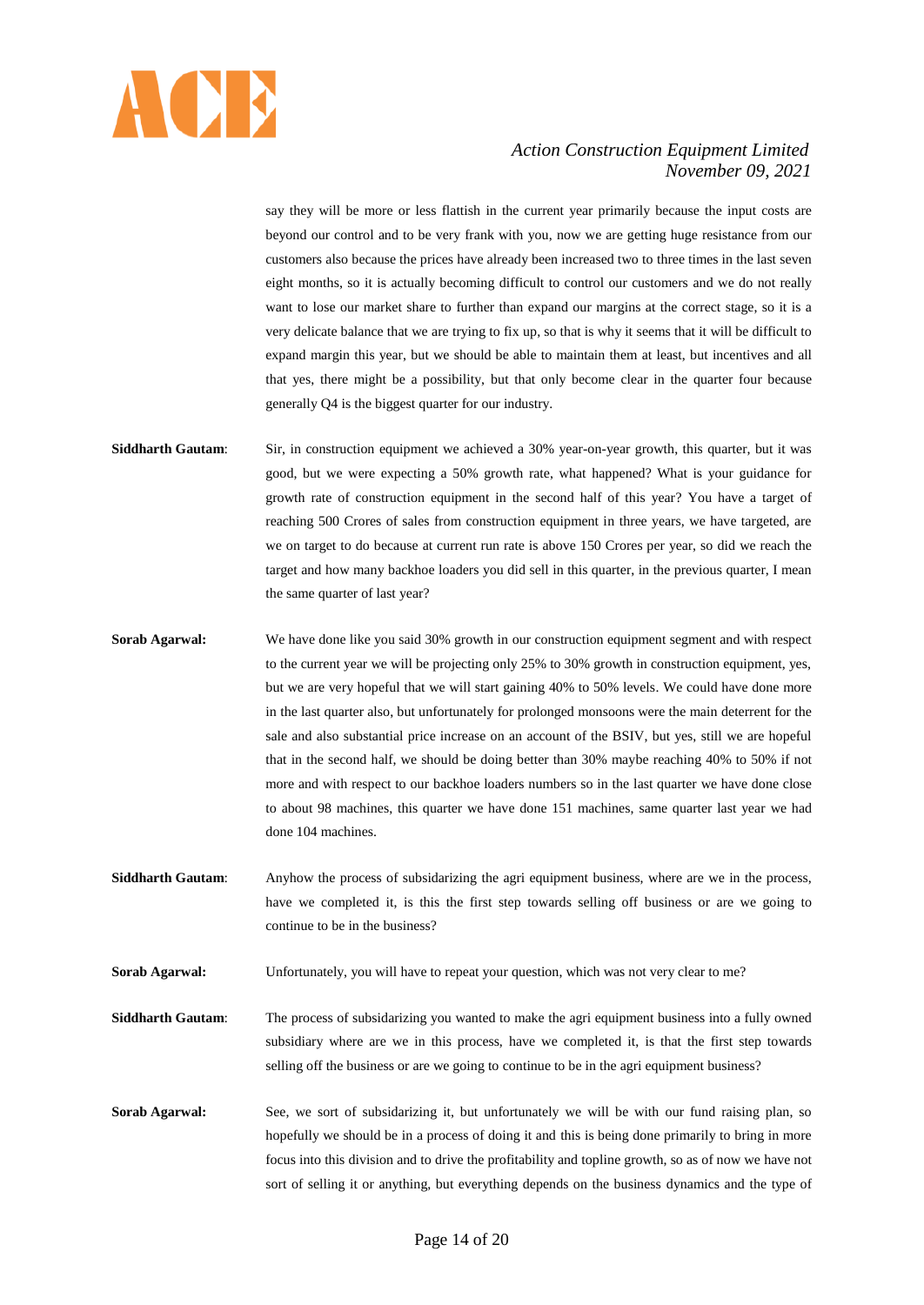

value addition which is possible by any testing so I will be open to ideas, but as of now we are trying to grow here.

- **Siddharth Gautam**: Last question, we have a target of achieving 2500 Crores of sale in three years, are we on target, right now we are around 1400 Crores run rate or will we reach the target if it is still valid? Second, what are you going to do with the QIP fund? Are you going to reduce debt or do an acquisition and how are you going to use the QIP fund? That is my last question.
- **Sorab Agarwal:** I think we are on track for doubling our business in three years target, which is 2500 Crores. We would have expected this year to be slightly bigger than what we are projecting now, let us see by the end of the year it might be, and we are going to use our QIP money as per the utilization objective, which we have put in our document, which was for general corporate processes and inorganic and organic growth may be some debt reduction, so as per the plan utilizing we will use it.
- **Siddharth Gautam**: Just a last clarification, the target of 500 Crores of sales from construction equipment within three years, we will achieve it right?
- **Sorab Agarwal:** In our probability even if we miss it, it would be by 10%. There is a problem that plus or minus of 10%.

**Siddharth Gautam**: Thank you very much and congratulations for great quarter and keep up the good work.

- **Moderator**: Thank you. The next question is from the line of Rajendra an Individual Investor. Please go ahead.
- **Rajendra:** I have one question to ask, so you said that you will double that revenue to 2500 Crores, so my question is if we reach that revenue target so will it be through the existing capacity utilization or we envisage any new capex spending to reach that?

**Sorab Agarwal:** Existing capacity utilization, we do not need capex to reach 2500 Crores.

- **Rajendra:** Thank you. It is all I wanted to know.
- **Moderator**: Thank you. The next question is from the line of Homeyar Irani an Individual Investor. Please go ahead.
- **Homeyar Irani**: I just wanted to ask you with regard to exports, we have seen that you mostly export to developing countries in Africa and elsewhere, are you looking the export to Europe and the US?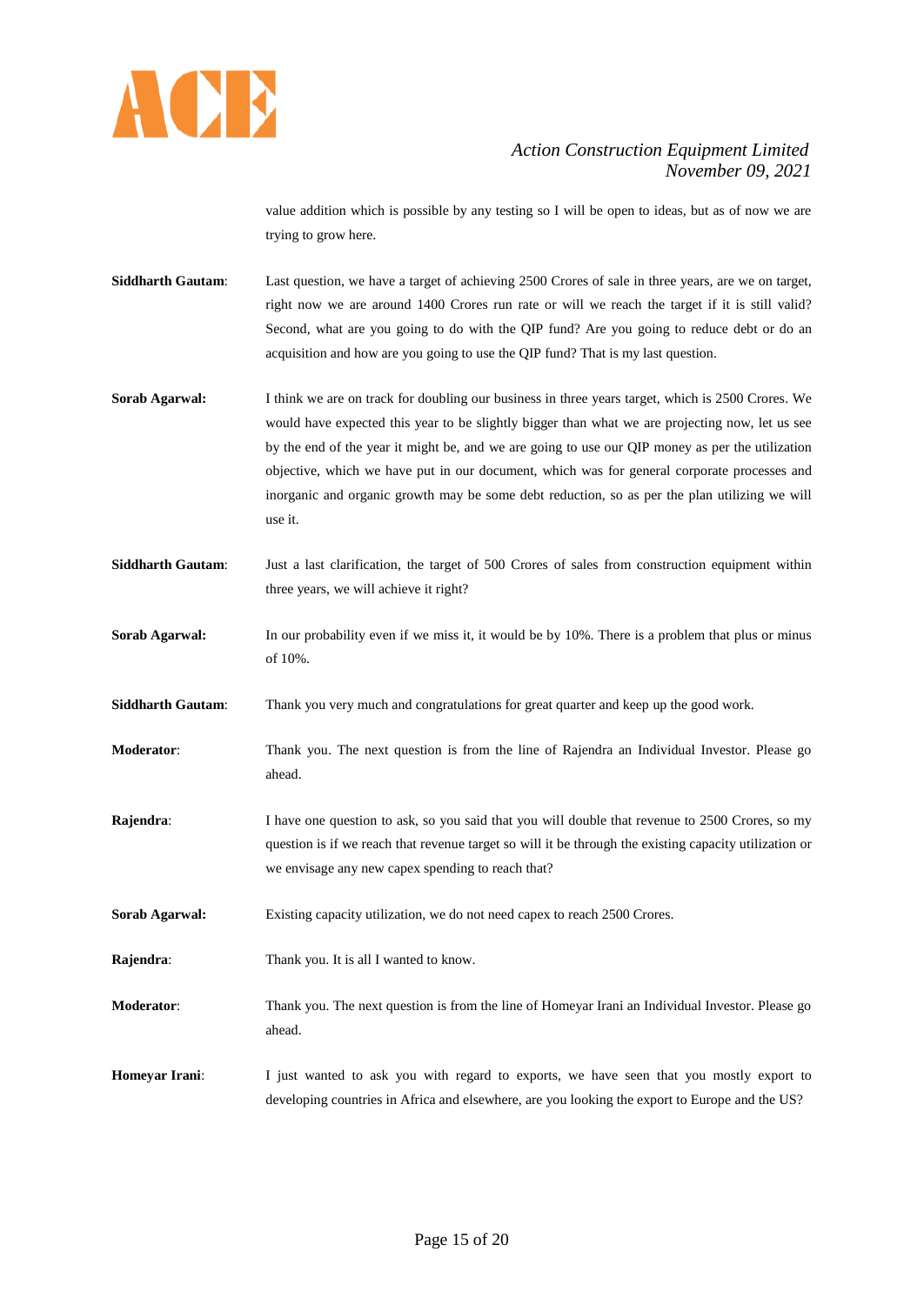

**Sorab Agarwal:** See, recently with the onset of BSIV norms, we are now currently looking at expanding this to Central Asia, but primarily towards Eastern Europe and Russia so that is the first thing we are planning on and not really Mainland Europe or America, but yes, definitely South America. **Homeyar Irani:** Not the developed countries because as it there is a lot of competition there that is why? **Sorab Agarwal:** Lot of competition and the sophistication they require in this machine that is also possible, but we take it step by step. There are enough opportunities available in Eastern Europe and Russia and Central Asia, so first we will explore that there and then go forward. **Homeyar Irani**: But Eastern Europe will be right thing with regards to payments especially Russia and all that the situation over there? **Sorab Agarwal:** Totally on secured payments which are counted guaranteed by bigger international banks. **Homeyar Irani:** Thanks. That is all. **Moderator**: Thank you. The next question is from the line of Raj Mehta from Raj Mehta & Associates. Please go ahead. **Raj Mehta**: Sir, you have mentioned that in the year we have received order from the government defence, so if we are going to take the orders from the government then our working capital will be stretched from the current levels? **Sorab Agarwal:** Maybe a little bit because generally the payments from Ministry of Defence, Indian Army are pretty good, so we do not really see a problem there and most probably the bigger orders are not supplied in one go, so they are spread over to six months to one year of the delivery period, so we really do not see a problem there. **Raj Mehta**: But what is the general payments cycle? How many creditor days we have? **Sorab Agarwal:** The Indian defence payments happen within 30 to 60 days of supply of their received goods. **Raj Mehta**: Sir, the target which you have given to double the revenue? Is executing the acquisitions, which we will do it is purely on organic basis? Sorab Agarwal: It is more or less on organic basis, yes. **Raj Mehta:** If we do the acquisition then? **Sorab Agarwal:** Inorganic growth will supplement more to the bottomline to be very frank to you.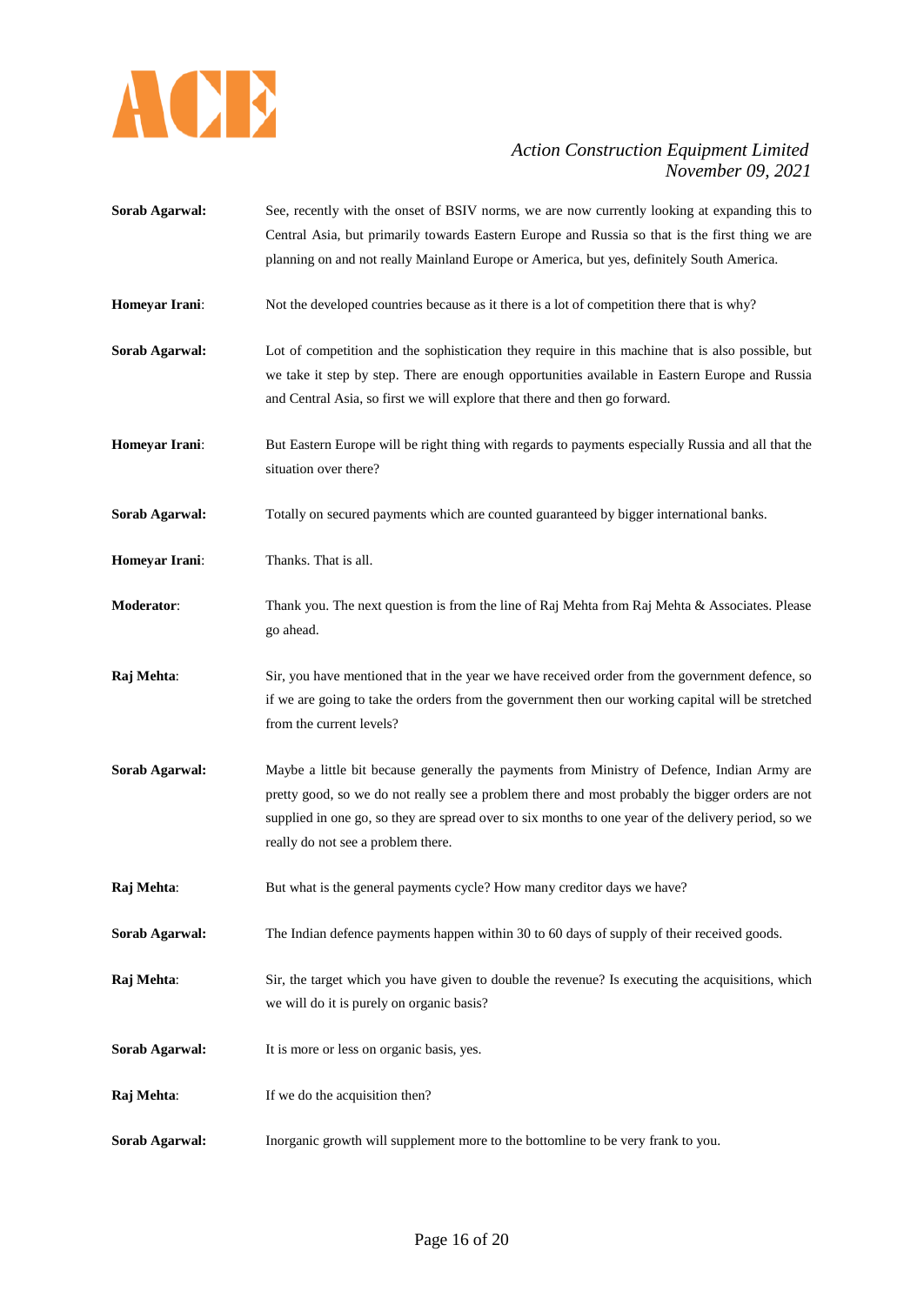

| Raj Mehta:            | So, the bottomline may get doubled, get faster than the topline in the next three to four years?                                                                                                                                                                                                                                                                                                                                                                                                                                                                                                   |
|-----------------------|----------------------------------------------------------------------------------------------------------------------------------------------------------------------------------------------------------------------------------------------------------------------------------------------------------------------------------------------------------------------------------------------------------------------------------------------------------------------------------------------------------------------------------------------------------------------------------------------------|
| Sorab Agarwal:        | Not double, double would mean 20% EBITDA I would love that, but definitely increase.                                                                                                                                                                                                                                                                                                                                                                                                                                                                                                               |
| Raj Mehta:            | Sir, how is the industry of this manufacturing and apart from that also the infrastructure boom,<br>which is happening right now, is that panning out on ground levels because you always are<br>initiator when the cycle picks up?                                                                                                                                                                                                                                                                                                                                                                |
| Sorab Agarwal:        | I think things are looking good and I think only time will tell how fast or how big it will become,<br>but things are looking good, we are very excited.                                                                                                                                                                                                                                                                                                                                                                                                                                           |
| Raj Mehta:            | The operating leverage which we kicks in when the demand comes back, so can you give us just<br>general multiple or how much if we do it Rs.100 of sale suppose after utilizing 50% capacity<br>utilization in cranes or in material equipment and after that another 10% to 20% utilization levels<br>then what is the profitability that increase, is it at the similar level or how much is the pace of the<br>utilization, how much is the fixed cost and what is the variable cost which are involved, you<br>know I just want a brief number?                                                |
| Sorab Agarwal:        | In the current scenario the biggest problem is that the input costs especially material costs are<br>increasing at such drastic levels, so making all these calculations are not very fruitful, but yes,<br>keeping a site that the abnormal increase in input cost which have been happening in the last nine<br>months to ten months, I think for every additional of about 100 Crores we should be beyond the<br>level of let us say after a turnover of 1200 Crores to 1300 Crores for any additional 100 Crores of<br>revenue we should be adding about 17 Crores to 18 Crores to our EBITDA. |
| Raj Mehta:            | So that will be 17% to 18% additionally?                                                                                                                                                                                                                                                                                                                                                                                                                                                                                                                                                           |
| <b>Sorab Agarwal:</b> | Of about 1200 Crores to 1300 Crores, yes.                                                                                                                                                                                                                                                                                                                                                                                                                                                                                                                                                          |
| Raj Mehta:            | Because of the operating leverage?                                                                                                                                                                                                                                                                                                                                                                                                                                                                                                                                                                 |
| Sorab Agarwal:        | Yes, obviously, you know the profitability increase much more beyond the point, but obviously<br>we have to keep in mind the input costs because in the last one year we have seen managing<br>between input cost and our margins it is a very thin line.                                                                                                                                                                                                                                                                                                                                          |
| Raj Mehta:            | Thank you, Sir and have a great year ahead.                                                                                                                                                                                                                                                                                                                                                                                                                                                                                                                                                        |
| Moderator:            | Thank you. The next question is from the line of Harsh Bhatia from Emkay Global. Please go<br>ahead.                                                                                                                                                                                                                                                                                                                                                                                                                                                                                               |
| Harsh Bhatia:         | Thanks for the opportunity. I was just trying to understand the trend for construction equipment<br>financing interest rate, I think it is between 8% and 10%, but we do not have the exact rates in                                                                                                                                                                                                                                                                                                                                                                                               |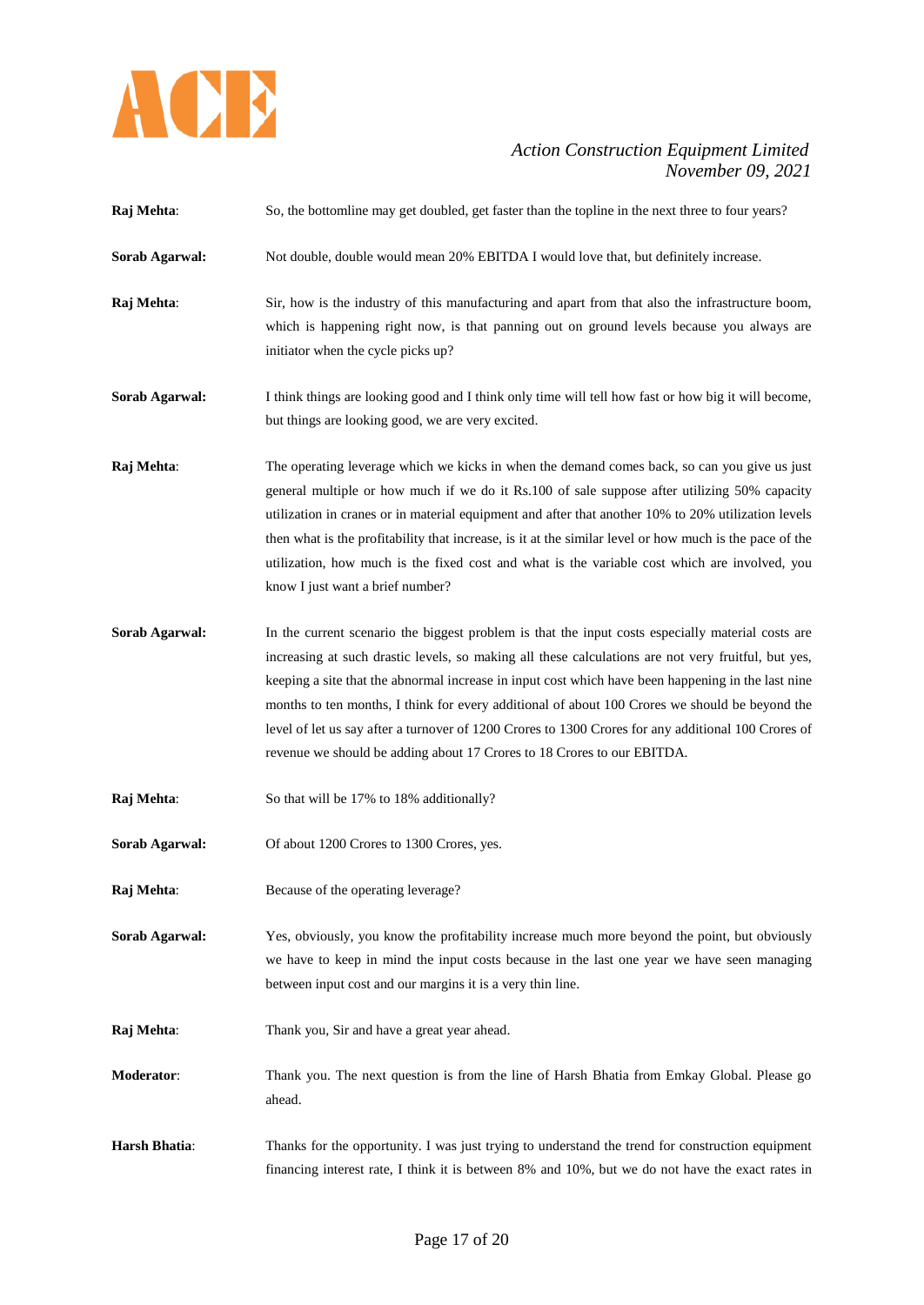

hand, if you could provide some light on the construction equipment financing rates that will be very helpful?

- **Sorab Agarwal:** Depending on the customer profile today it can range anywhere between 8% and 13%, it totally depends on the papers and the balance sheet strength of the purchasers, so if it is financially sound, good guy or a good company it could be 8% or for retail guy it could be as high as 13% even more than that.
- **Harsh Bhatia**: So, the same range would be five years ago as well like in 2015, it would be in the range of 5% to 13% it is not like housing.

**Sorab Agarwal:** It was slightly more than that I would say, and at that time it was maybe 9% to 9.5% to may be 14%, there has been a slight reduction, but a very small one.

**Harsh Bhatia**: Thanks.

- **Moderator**: Thank you. The next question is from the line of Rajiv Maheshwari from Praj Investment. Please go ahead.
- **Rajiv Maheshwari**: Good afternoon, Mr. Agarwal. My question is divided into two parts, the first part is regarding the couple of defense orders which we had won couple of months back, I just wanted to know what is the status on those orders in terms of execution and do we expect some more repeat orders on the same products or some further orders on newer products, which the defense team is looking at because the government is focusing much on the defense part, so how does take it forward?
- **Sorab Agarwal:** One of the bigger order is close to about 75 Crores and the other order is close to about 25 Crores so hopefully, they will be put into execution sometime in the next quarter, Q4, but that should be only initial batches of supply, the actual effect of the deliveries would be coming in the next year I would say 80% to 90% of the revenue part would be in the next year, and yes, first once they get into execution supply start to happen, so the requirement is much more than these numbers, not only for these machines but the other machines for which we have already pitched in for example, our backhoe loader is currently under trial and they will start with the army along with our competitive machines and another machine will be pitched in very soon, one or two other thing have already been done in the past, for which we are expecting orders so yes, we are expecting more others to come in, but I do not think that would be before next year early, I mean next financial year may be Q2, we will be lucky if we are able to get something in Q3, but the effects revenue fact of the current orders would more or less shifted to next year.

**Rajiv Maheshwari**: That is understandable, but going ahead more orders are expected and maybe that would come into effect maybe sometime next year?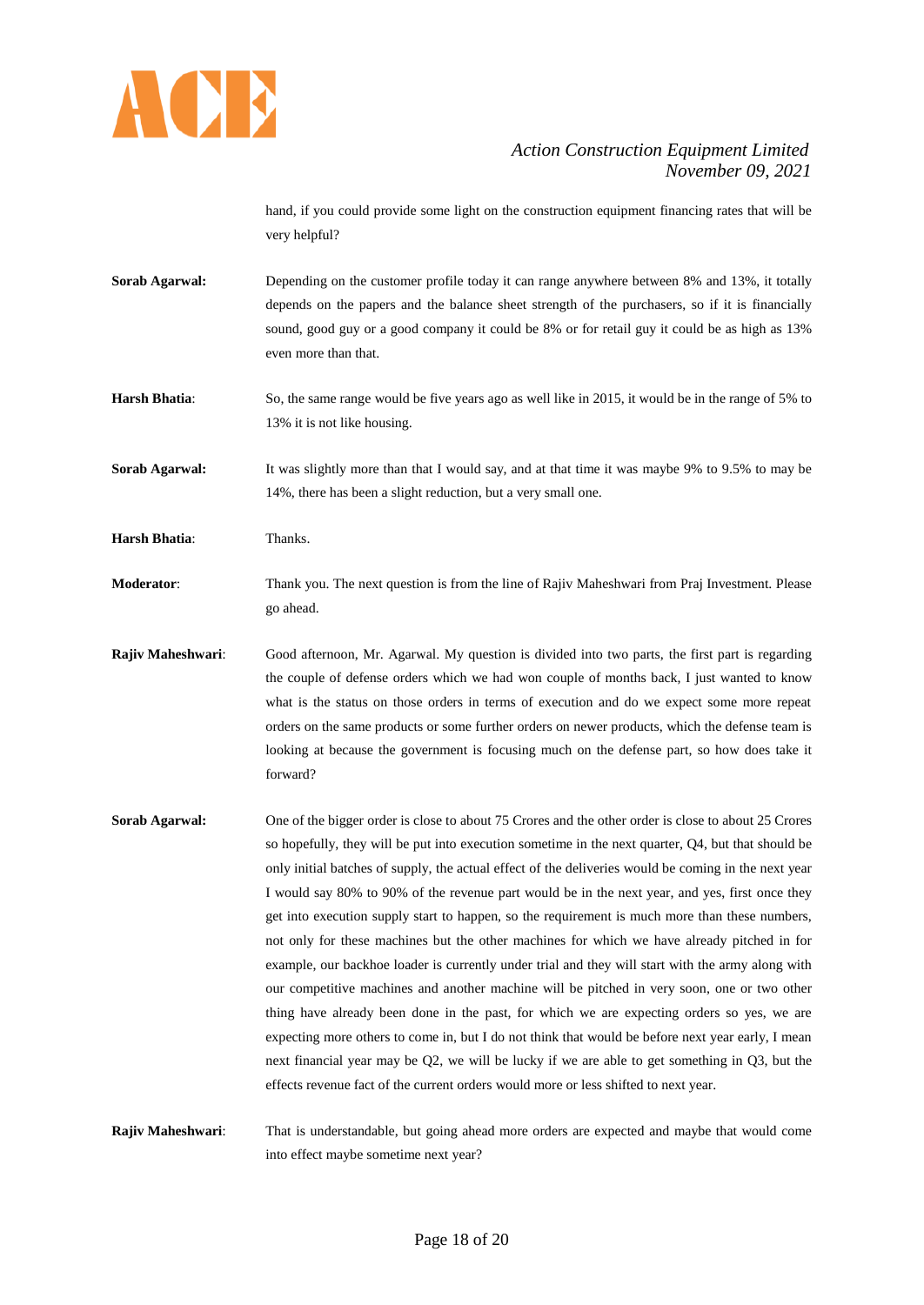

| Sorab Agarwal:        | Yes, definitely.                                                                                                                                                                                                                                                                                                                                                                                                                                                                                                                                                                                                                                                                                            |
|-----------------------|-------------------------------------------------------------------------------------------------------------------------------------------------------------------------------------------------------------------------------------------------------------------------------------------------------------------------------------------------------------------------------------------------------------------------------------------------------------------------------------------------------------------------------------------------------------------------------------------------------------------------------------------------------------------------------------------------------------|
| Rajiv Maheshwari:     | The next part is how are our farmer brand tractors doing in the export market?                                                                                                                                                                                                                                                                                                                                                                                                                                                                                                                                                                                                                              |
| Sorab Agarwal:        | It has started to pickup well, but unfortunately in exports what has happened in the recent past is<br>that even the freight has gone up three times, four times, five times and that has become a very<br>big deterrent so that is why in the last quarter if you see quarter two, although first half we have<br>done 7% revenue share of exports, but last quarter was slightly lower than that, so it seems<br>slowed down a little because of that, but I am sure it will pick up.                                                                                                                                                                                                                     |
| Rajiv Maheshwari:     | So, the product as a whole is acceptable, the only problem is in terms of the logistics and<br>shipping side?                                                                                                                                                                                                                                                                                                                                                                                                                                                                                                                                                                                               |
| Sorab Agarwal:        | Yes, because the prices have gone up so high that the customers even outside India were not able<br>to digest the increase in price, so we are settling in, but the product and the acceptability there is<br>no problem.                                                                                                                                                                                                                                                                                                                                                                                                                                                                                   |
| Rajiv Maheshwari:     | Just one question from the academic point of view, there is a lots of discussion regarding the chip<br>shortage and all, so I do not think our company is using chips in our products as such?                                                                                                                                                                                                                                                                                                                                                                                                                                                                                                              |
| <b>Sorab Agarwal:</b> | What has happened that all our engines which we are using which are bigger than 50 horsepower<br>have an electronic controller unit, ECU on their engines, the electronic engine so all of these<br>engines use chips in the controller, so we were well aware of that this problem was growing up<br>so far I would say 95% of our supplies have not faced a problem only in engines bigger than 150<br>horsepower, 130 horsepower which we are sourcing from Ashok Leyland, there has been an<br>acute problem chips in the last one-and-a-half to two months, but because our paucity of those<br>engines are small, so Ashok Leyland has promising that will get us out of this trouble by<br>December. |
| Rajiv Maheshwari:     | So our consumption is only in the low power tractors and that is adequately covered as of now?                                                                                                                                                                                                                                                                                                                                                                                                                                                                                                                                                                                                              |
| Sorab Agarwal:        | Yes and they are all adequately covered, but yes, like I said for 30% to 35% of our cranes and<br>most of our backhoe loaders have electronic engines, but there as of now we have not faced any<br>problem because we are very well planned, and that is also reflecting in our inventory cost.                                                                                                                                                                                                                                                                                                                                                                                                            |
| Rajiv Maheshwari:     | Right because lots of other people there was hue and cry in terms of the stock of chips and the                                                                                                                                                                                                                                                                                                                                                                                                                                                                                                                                                                                                             |
|                       | production in a big hit?                                                                                                                                                                                                                                                                                                                                                                                                                                                                                                                                                                                                                                                                                    |